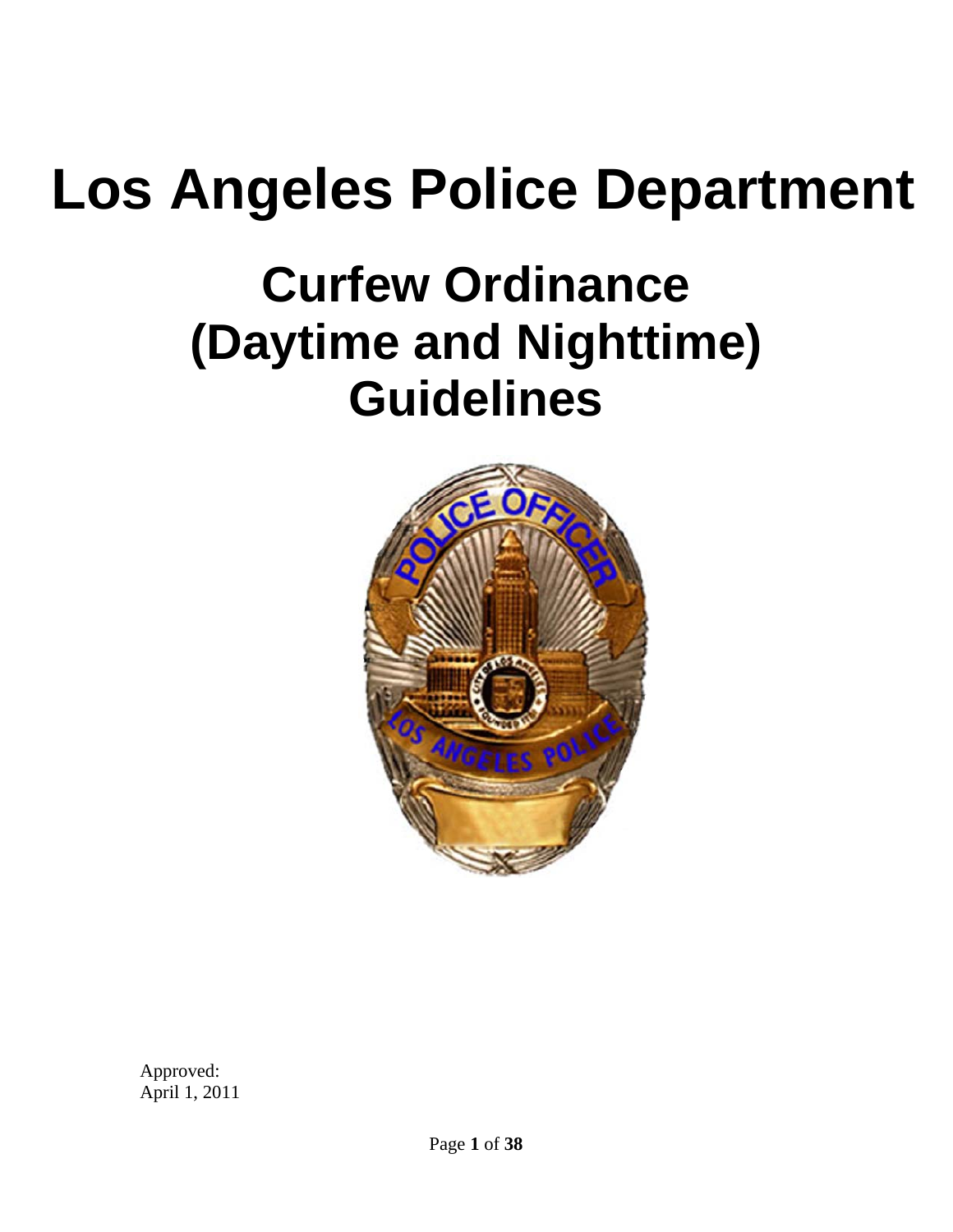This guide provides information on both the City of Los Angeles nighttime and daytime curfew ordinances. While the ordinances have existed for several years, they have undergone revisions, most recently in October 2008. These modifications resulted in several changes which impact enforcement by Department personnel.

Employees are encouraged to provide any information regarding corrections or suggestions to this Guide by contacting the Los Angeles Police Department, Juvenile Division, Bureau Consultants Office, at (213) 486-0560.

Published April 1, 2011 Juvenile Division Consultants Office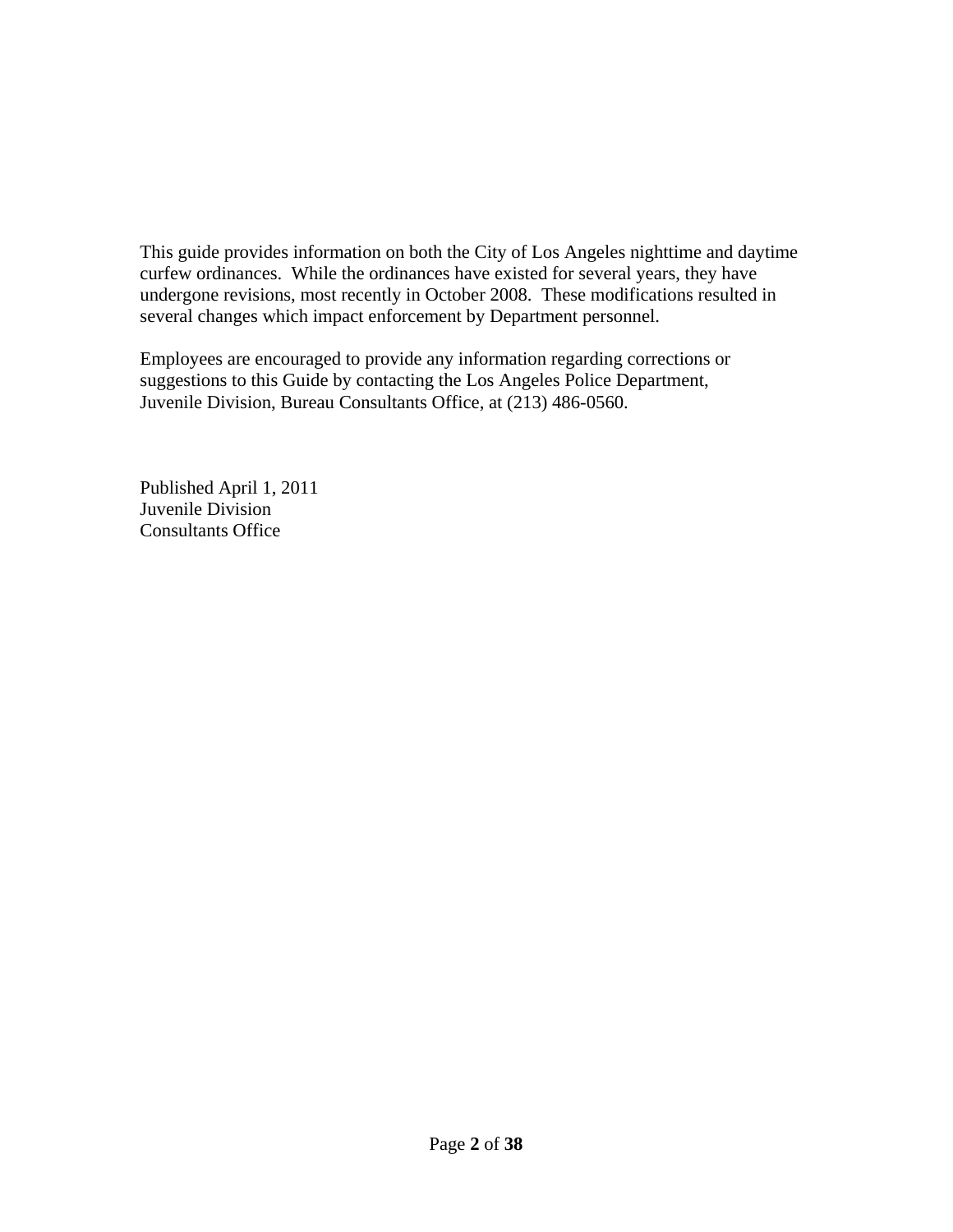#### **Table of Contents**

| <b>Introduction</b>                                                                                                       | Page 5  |
|---------------------------------------------------------------------------------------------------------------------------|---------|
| <b>Daytime Curfew Ordinance 45.04 LAMC</b><br>Background information on the City's daytime curfew ordinance<br>Procedures | Page 6  |
| Enforcement                                                                                                               |         |
| <b>Daytime Curfew Procedures - Common Enforcement Questions</b>                                                           | Page 8  |
| <b>Nighttime Curfew Ordinance 45.03 LAMC</b>                                                                              | Page 15 |
| Background information on the City's nighttime curfew ordinance<br>Procedures                                             |         |
| Enforcement                                                                                                               |         |
| <b>Nighttime Curfew Procedures - Common Enforcement Questions</b>                                                         | Page 17 |
| <b>General Daytime and Nighttime Curfew Enforcement Information</b>                                                       | Page 23 |
| <b>Field Detention of Curfew Violators</b>                                                                                | Page 24 |
| <b>Initial Field Detention</b>                                                                                            |         |
| Cursory Search (Pat Down) of Violators and Backpacks                                                                      |         |
| School Contact and Notification                                                                                           |         |
| <b>Citation Completion</b>                                                                                                | Page 25 |
| Violator Identification and School Verification                                                                           |         |
| Division of Report (DR) Number Issuance                                                                                   |         |
| Legal requirements of citation completion                                                                                 |         |
| <b>Processing of Curfew Citations</b>                                                                                     | Page 25 |
| <b>Detective Case Tracking System (DCTS)</b>                                                                              | Page 26 |
| <b>Background Information</b>                                                                                             |         |
| Daytime and Nighttime Curfew Reports                                                                                      |         |
| <b>Daily Field and Activities Report</b>                                                                                  | Page 26 |
| Documentation                                                                                                             |         |
| <b>Task Forces</b>                                                                                                        | Page 27 |
| Background                                                                                                                |         |
| Forms                                                                                                                     |         |
| <b>Technical Assistance</b>                                                                                               |         |
| Juvenile Informal and Traffic Court Notification                                                                          |         |
| <b>Criminal Justice Databases</b>                                                                                         | Page 27 |
| Department of Motor Vehicles                                                                                              |         |
| Department Traffic Information System Inquiry (TISI)                                                                      |         |
| <b>Daytime and Nighttime Curfew Resources</b>                                                                             | Page 29 |
| <b>Department Resources</b>                                                                                               |         |
| Juvenile Division – Bureau Consultant's Office<br>Juvenile Division - Local Area Network Online Resources                 |         |
|                                                                                                                           |         |
| City of Los Angeles Resources<br>Los Angeles City Attorney's Office Operation Bright Future                               |         |
| Los Angeles Unified School District                                                                                       |         |
| <b>Student Attendance and Review Board (SARB)</b>                                                                         |         |
| <b>Pupil Services and Attendance</b>                                                                                      |         |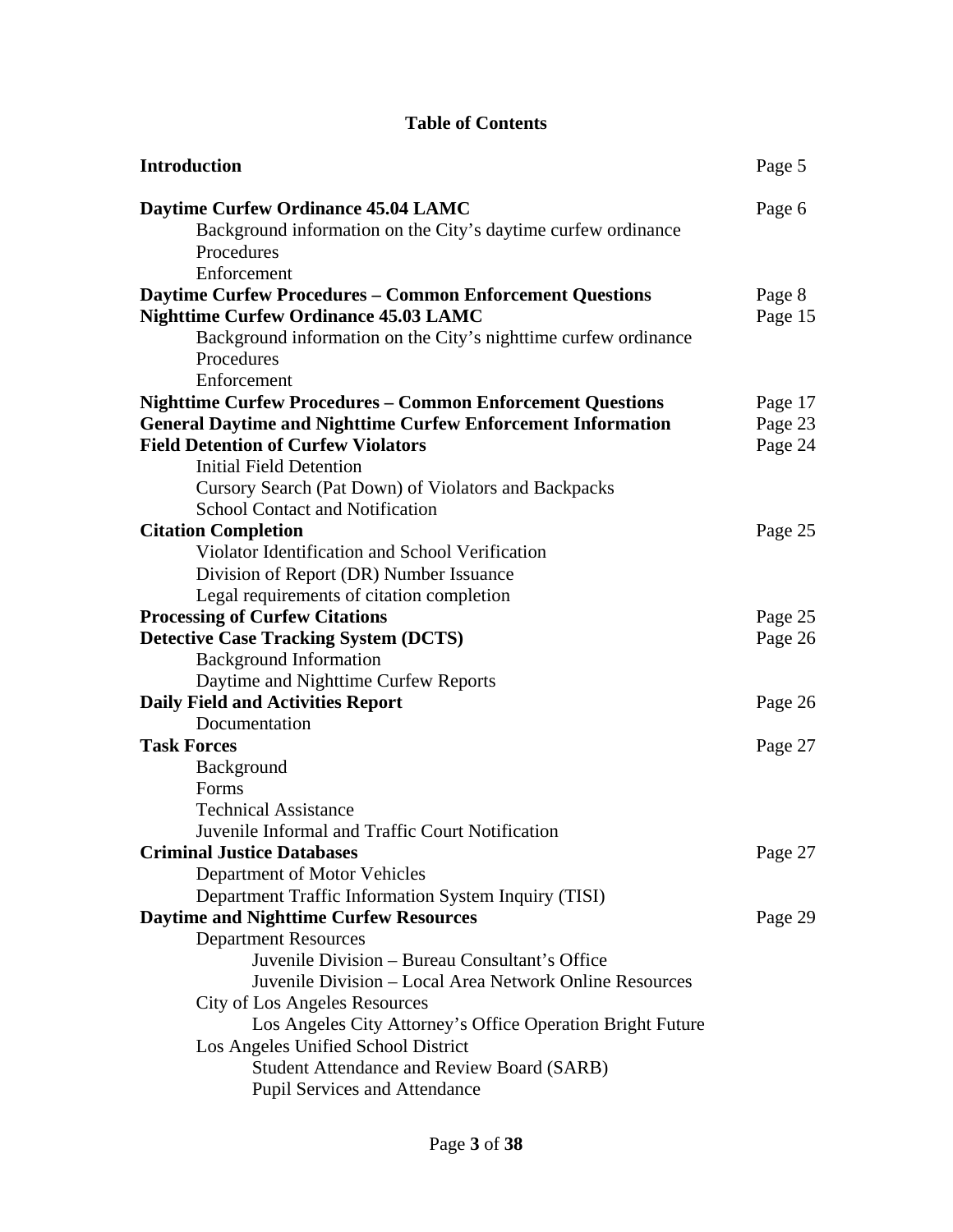| <b>LAUSD</b> Police Department                                        |
|-----------------------------------------------------------------------|
| Los Angeles County                                                    |
| Countywide Chronic Truancy Symposium                                  |
| County Office of Education                                            |
| County District Attorney Office Abolish Chronic Truancy (ACT) Program |
| <b>County Probation Department</b>                                    |
|                                                                       |

| <b>Section 45.04 LAMC Daytime Curfew Ordinance</b>        | Page 33 |
|-----------------------------------------------------------|---------|
| <b>Section 45.04 LAMC Nighttime Curfew Ordinance</b>      | Page 34 |
| Office of the Chief of Police Notice, dated April 1, 2011 | Page 35 |
| Enforcement of Daytime Curfew and Activation of the       |         |
| Curfew Ordinance (Daytime and Nighttime) Guidelines       |         |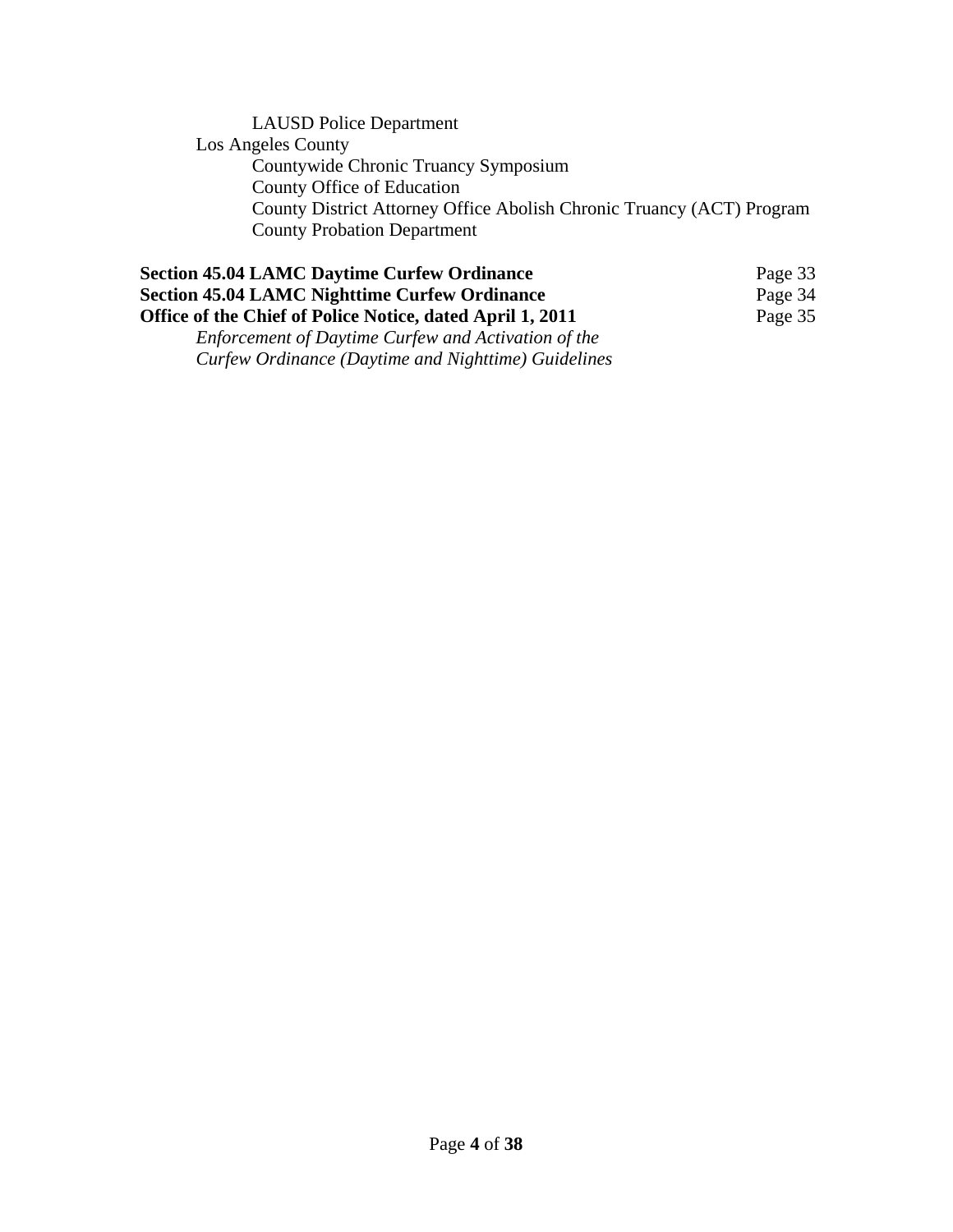#### **Introduction**

In order to reduce juvenile delinquency and criminal victimization of minors, the State of California allows cities and counties to enact local ordinances that allow for the enforcement of both daytime and nighttime juvenile curfew.

In 1976, the City passed a nighttime curfew ordinance, Los Angeles Municipal Code (LAMC) Section 45.03. In 1995, the City passed a daytime curfew ordinance (LAMC Section 45.04). Over the years, both ordinances have undergone revisions. In late 2008, the City made additional changes to both ordinances which became effective on October 5, 2008.

According to juvenile citation statistics maintained by the County Traffic Courts, the Department issues over 12,000 daytime and nighttime curfew citations to juveniles each year. This large number of curfew citations, coupled with the absence of a comprehensive document outlining the many issues relating to the City's curfew ordinances, triggered the drafting and publication of this Guide.

While this Guide includes many curfew-related topics, it is not exhaustive. Additionally personnel need to bear in mind that this Guide was up-to-date as of the date it was published. Since that date Department policy, local ordinances, and State laws may have changed and may impact the material in this Guide after its original publication.

Additionally, the term "juvenile," as used in this document, refers to persons 17 years of age and under.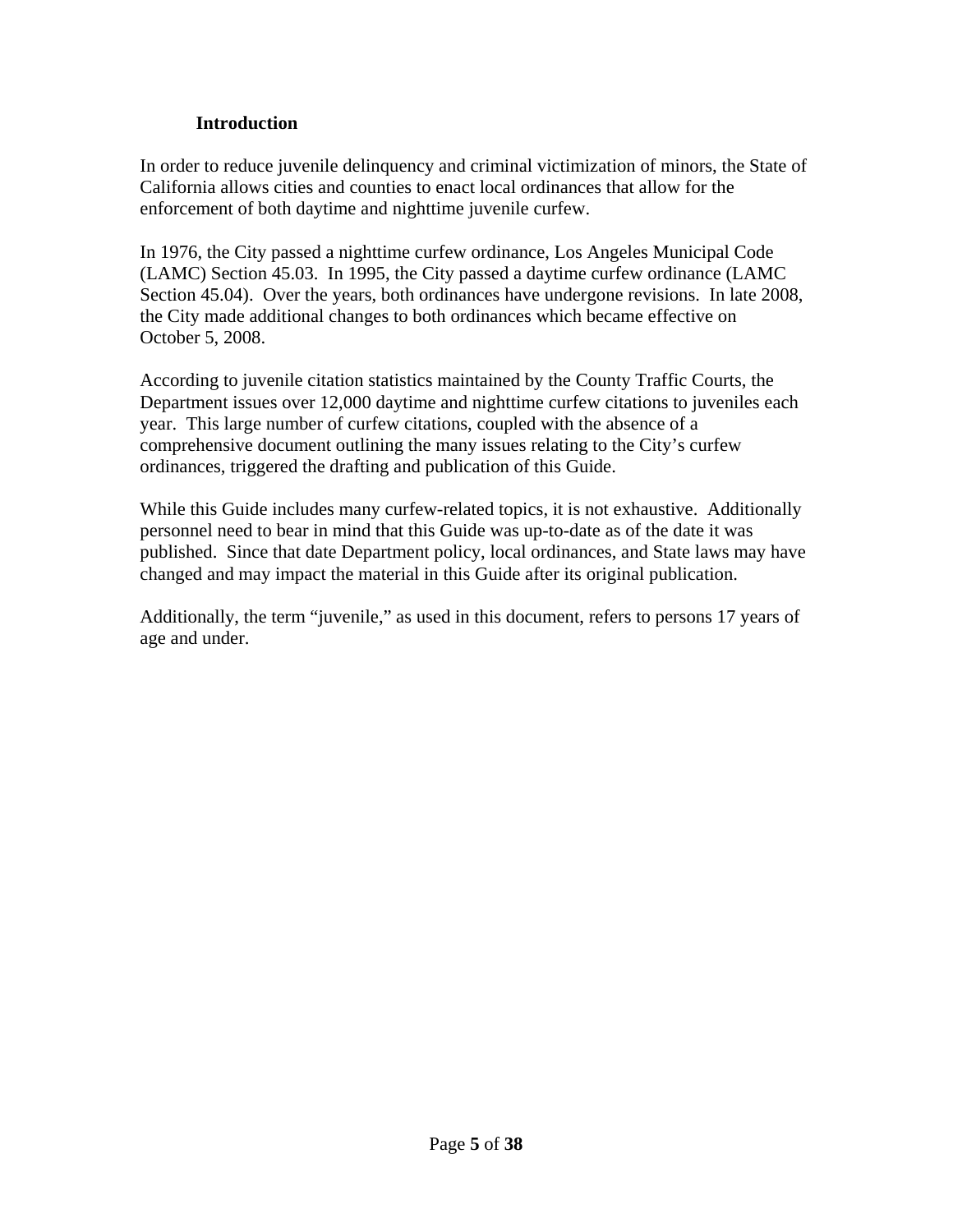# **DAYTIME CURFEW ORDINANCE 45.04 LAMC**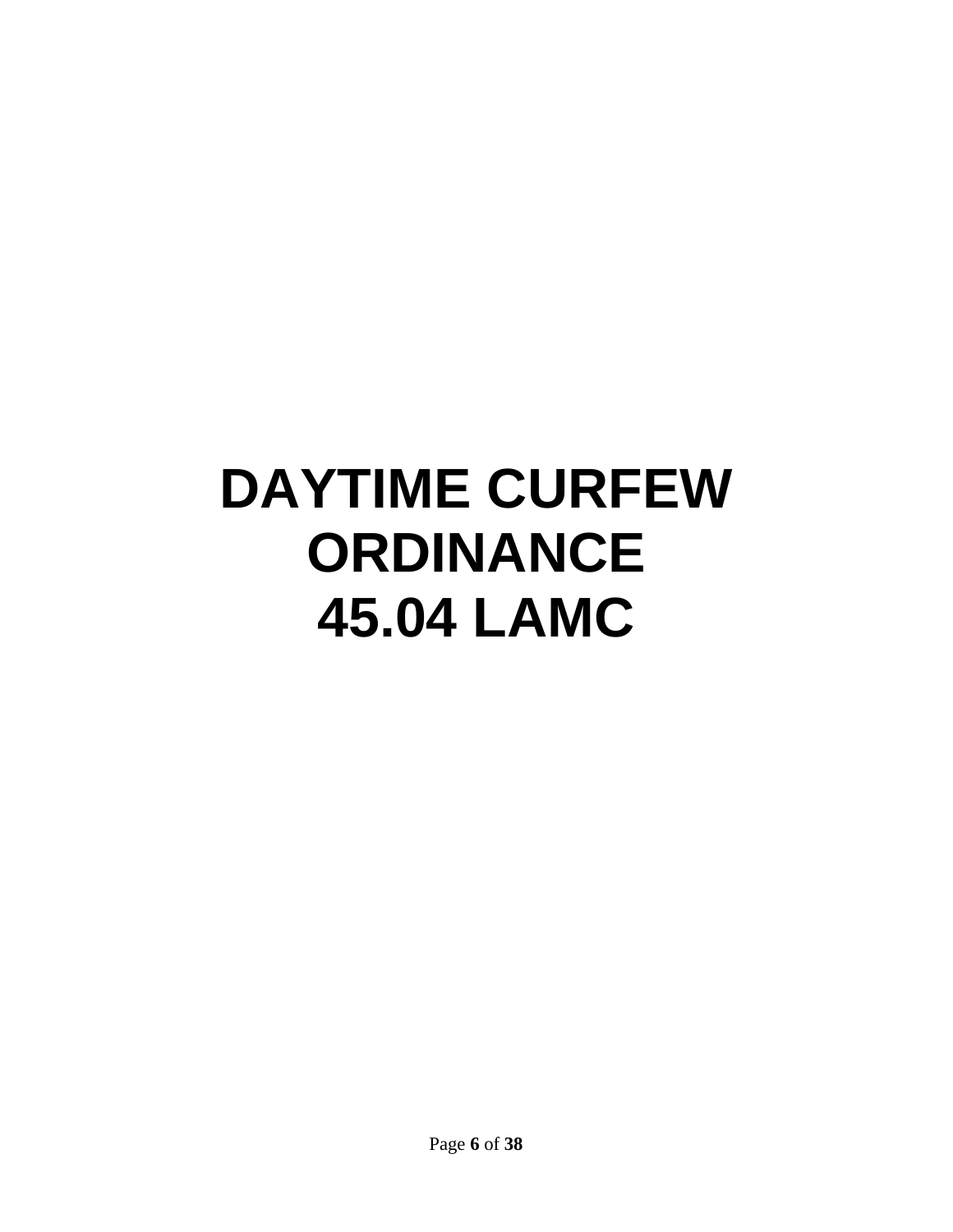#### **Daytime Curfew Ordinance 45.04 LAMC**

#### **Background on the City's Daytime Curfew Ordinance**

The City of Los Angeles has had a daytime curfew ordinance since 1995. On October 5, 2008, the City approved modifications to the ordinance. The City's current ordinance is set forth below.

In the past this ordinance was referred to as a "Truancy" or "Loitering" ordinance; however, consistent with the 2008 amendments and the overall intent of the enactment, the ordinance is titled "Daytime Curfew Ordinance."

**SECTION 45.04 LAMC "DAYTIME CURFEW RESTRICTIONS FOR MINORS"**  (Effective Date: October 5, 2008)

#### **45.04 (a) LAMC "Daytime Curfew" (Citing Section)**

It is unlawful for any minor under the age of 18, who is subject to compulsory education or to compulsory continuation education, alone or in concert with others, to be present in or upon the public streets, highways, roads, alleys, parks, playgrounds, or other public grounds, public places, public buildings, places or amusement and eating places, vacant lots or any place open to the public during the hours of the day when the school, which the minor would normally attend, is in session, on days when that school is in session.

(b) **Exceptions.** The provisions of this section shall not apply when:

(1) The minor is accompanied by his or her parent, guardian, other adult person authorized by the parent or guardian having the care or custody of the minor; or,

(2) The minor is on an emergency errand directed by his or her parent, guardian or other adult person having the care or custody of the minor; or,

(3) The minor is going directly to or coming directly from their place of gainful employment; or,

(4) The minor is going directly to or coming directly from a medical appointment; or,

(5) The minor has permission to leave campus for lunch and has in his or her possession a valid, school-issued off-campus permit; or,

(6) The presence of the minor in one or more of the places identified in Subsection (a) is connected with or required with respect to a business, trade, profession or occupation in which the minor is lawfully engaged; or,

(7) The minor is involved in an emergency such as a fire, natural disaster, automobile accident, a situation requiring immediate action to prevent serious bodily injury or loss of life, or any unforeseen combination of circumstances or the resulting state, which calls for immediate action; or,

(8) The minor is in a motor vehicle involved in interstate travel; or,

(9) The minor is authorized to be absent from his or her school pursuant to the provisions of California Education Code Section 48205, or any other applicable state or federal law.

(Continued on next page)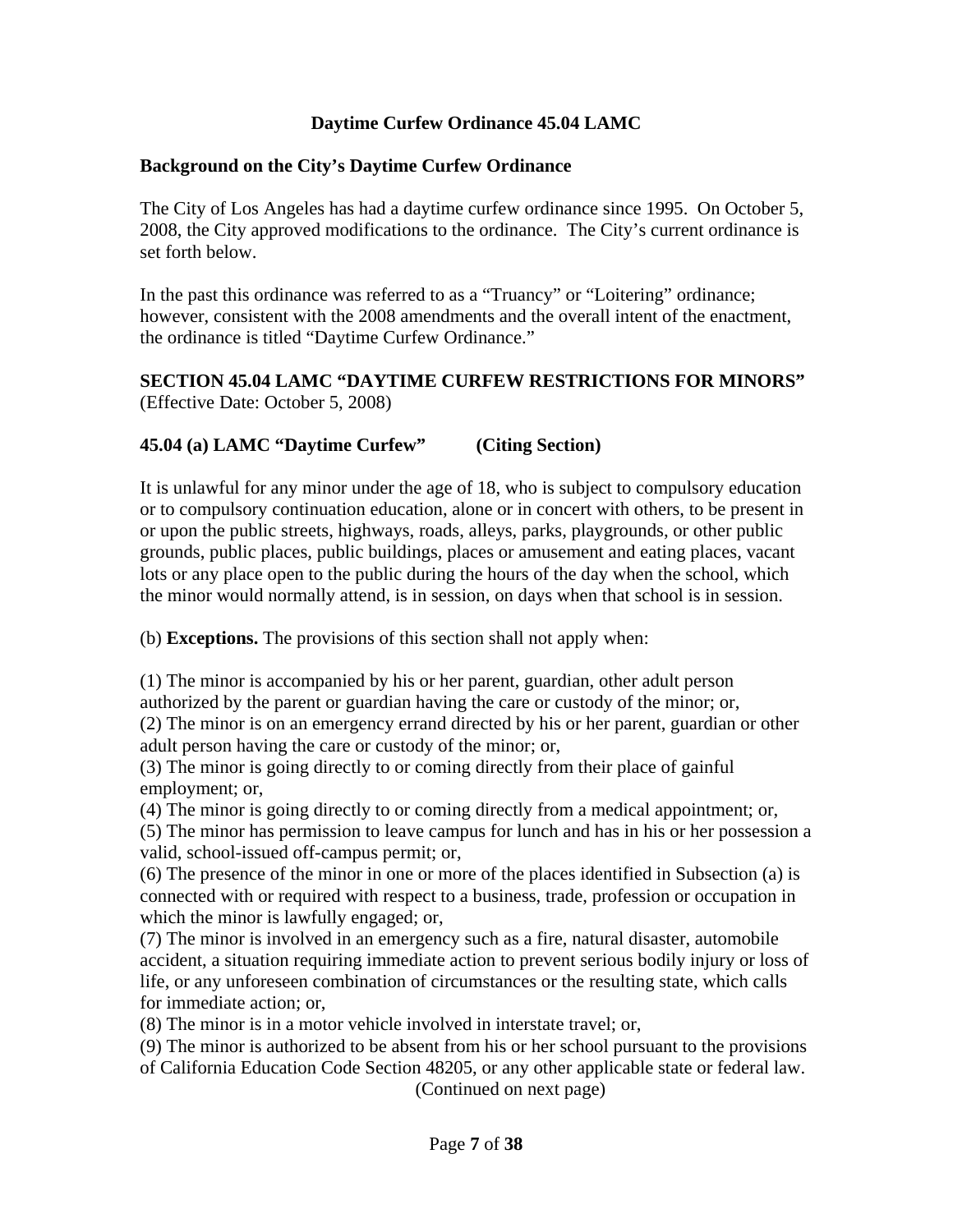(c) **Enforcement.** Before taking any action to enforce the provisions of this section, police officers shall ask the apparent offender's age and reason for being in the public place during curfew hours. The officer shall not issue a citation or make an arrest under this section unless the officer reasonably believes that an offense has occurred and that, based on any responses and other circumstances, no exceptions to this section apply.

### **Daytime Curfew Procedures – Common Enforcement Questions**

While most of the Daytime Curfew Ordinance is self explanatory, the following provides additional information and guidance to officers.

#### **When issuing a citation for a violation of the Daytime Curfew Ordinance, what Code section and offense title shall an officer use?**

Officers shall use "45.04(a) LAMC Daytime Curfew" as the proper citing section. Officers shall not refer to a violation of this provision as a "Truancy" or "Loitering" citation.

#### **If an officer detains a person who is in 12th grade, enrolled full-time at a public school, and admits that they are not in school while school is in session, can they be issued a citation if they are 18 years of age?**

No. The City Ordinance only applies to minors 17 years of age or younger. Even though the student is enrolled full time at a public school, and admits that they are out of school while school is in session, they are not in violation of the Ordinance because they are 18 years of age.

#### **The Daytime Curfew Ordinance has an enforcement provision mandates that the detaining officer ask two questions of the minor. What are the questions and how are they important to the detention?**

The Daytime Curfew Ordinance mandates that an officer ask a minor detained under this Section two specific questions prior to issuing a citation. They are:

- 1. What is your age?
- 2. What is your reason for being in a public place during curfew hours?

If a citation will be issued, officers shall document the responses to the above two questions on the narrative portion of the citation. If additional narrative space is needed on the citation, officers shall use a Citation Continuation Form, 4.50.05.

**Office of the Chief of Police Notice -** *Enforcement of Daytime Curfew and Activation of the Curfew Ordinance (Daytime and Nighttime) Guidelines***, dated April 1, 2011, advises that the officer should also note the initial time of the encounter in the narrative portion of the citation.**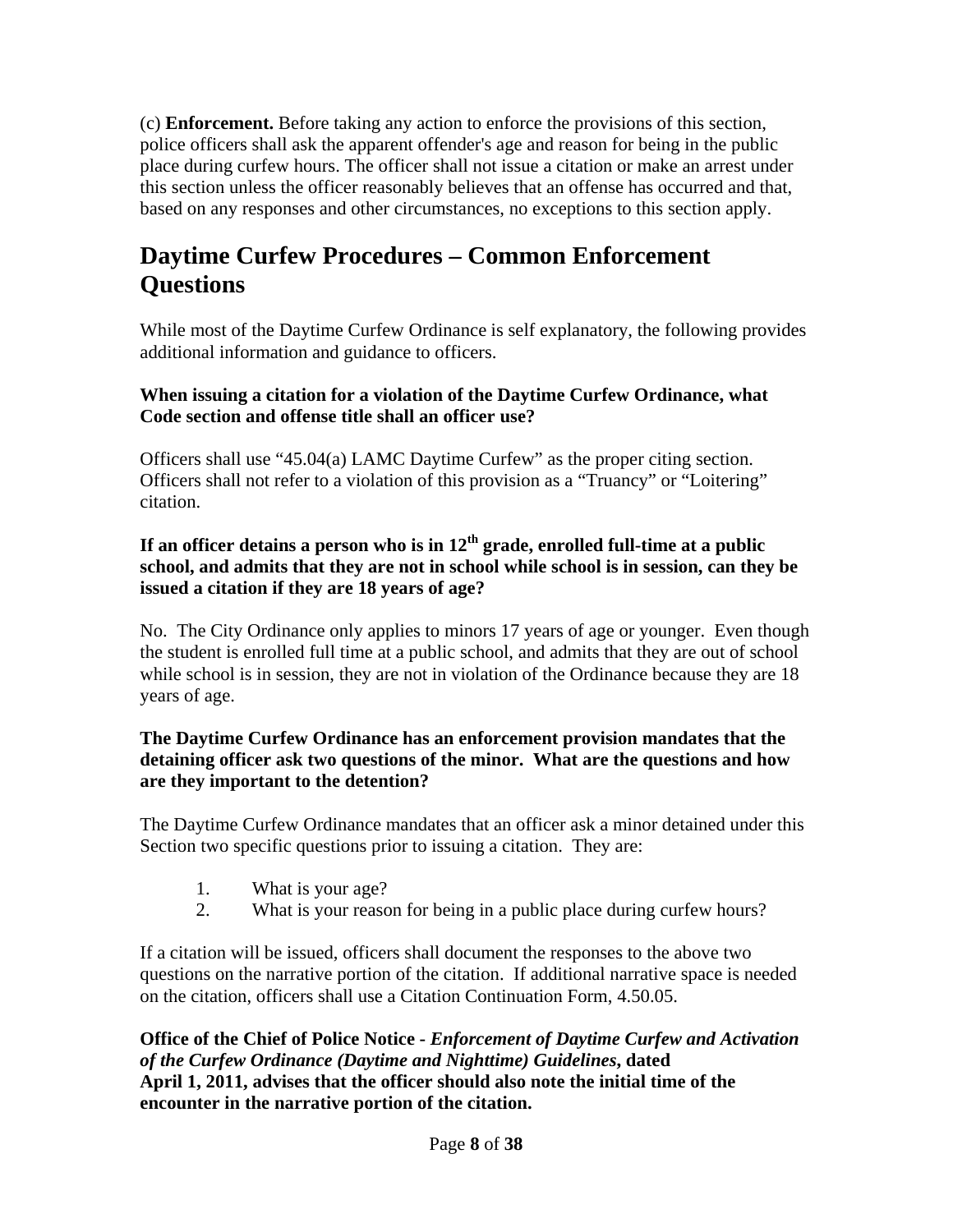According to the Informal Juvenile and Traffic Court supervising referee, if a minor requests a hearing on a citation for curfew violation, the issuing officer will be subpoenaed into court.

If the court determines that the officer failed to ask the above two questions, or if the officer does not remember if the questions were asked, the case has an increased potential for being dismissed.

The below is a sample of what should be documented on a daytime curfew citation:

#### **Curfew Citation Narrative Example**

| Violation: | 45.04(a) LAMC Daytime Curfew                                |
|------------|-------------------------------------------------------------|
| Narrative: | Observed minor in public place during daytime curfew hours. |
|            | Age: 16 Reason: "I wanted to go to the beach." 625 WIC      |
|            | advised*                                                    |
|            | Time of Stop: 1800                                          |

\* Documenting "625 WIC advised" within the narrative section of a citation is only required if the juvenile was handcuffed and/or transported in a police vehicle during the investigation of the offense. See page 12 for additional information on the 625 WIC requirement.

#### **Does the Daytime Curfew Ordinance apply to minors who are home schooled or fall under independent study?**

A parent may legally "home school" a minor or place him or her into a private independent or charter school program. Since these programs fall outside of public school operations, each parent/guardian or organization to which the minor is assigned for private schooling has the ability to set that minor's schooling schedule. When a minor is being educated in one of these alternative educational environments, each minor's schedule may be unique, and not necessarily match that of public school.

The following are guidelines for officers who encounter minors during daytime hours who claim that they do not attend a public school, but rather, are enrolled in an alternative education, home school, or independent study program.

- It is the officer's responsibility to verify a minor's claim that they are not in violation of the Daytime Curfew Ordinance due to their enrollment in an alternative educational program.
- If the officer has reason to question the validity of this exemption, the minor should be asked for written proof that they are enrolled in a home school / independent study program. Without written proof a minor could avoid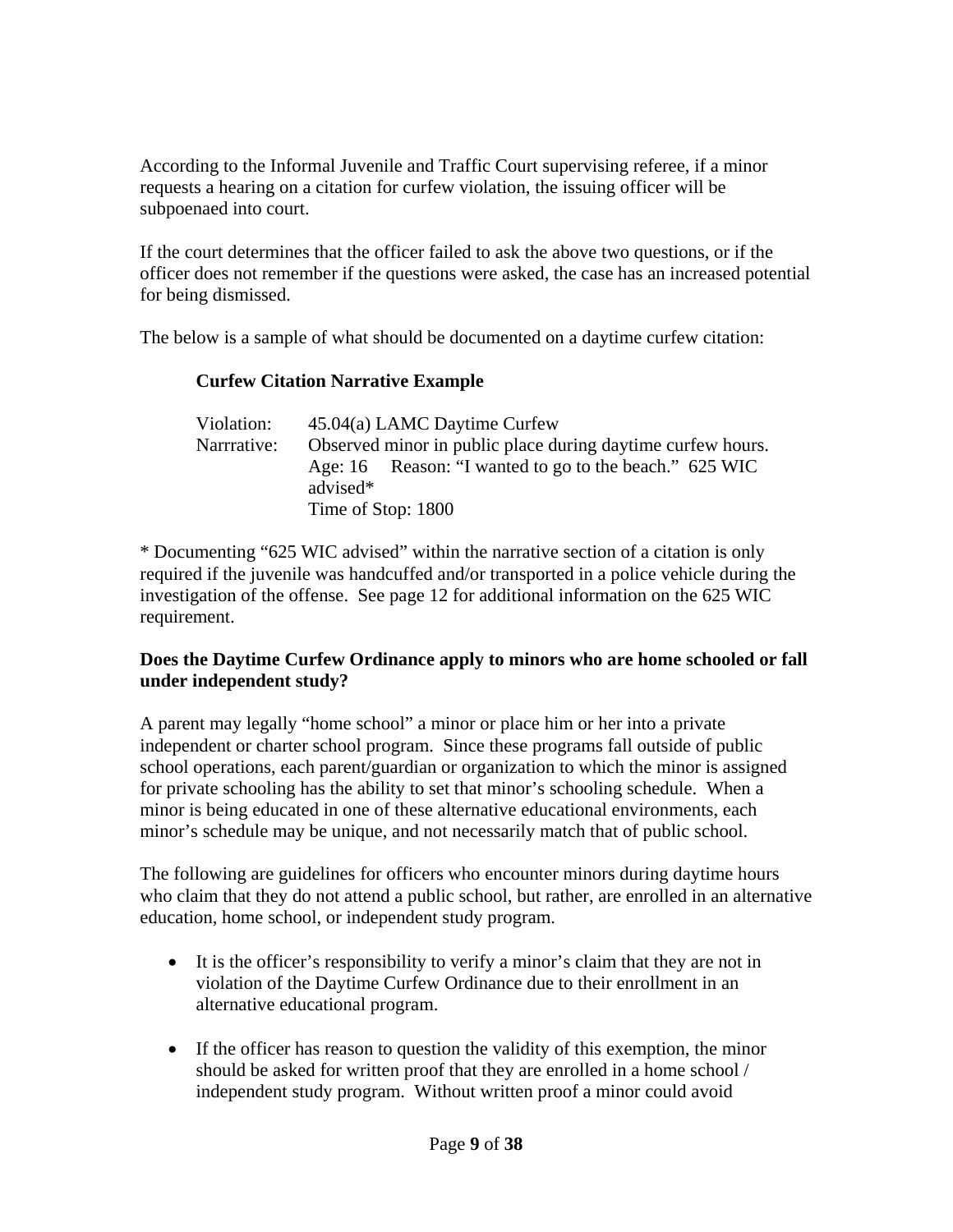prosecution by falsely advising officers that he or she is home schooled and therefore beyond the reach of the Daytime Curfew Ordinance.

**Note:** Minors are not required to possess education enrollment documents. However, if the officer has reason to believe that the juvenile is not being truthful about their enrollment status, the officer has the right to conduct further investigation.

**Note:** Typically, when a minor is initially enrolled in alternative educational programs such as home schooling or independent study, the parent /guardian will be issued written documentation commonly referred to as an "Independent Study Enrollment Form," "Private School Affidavit," or other similar document that confirms the minor's enrollment.

Again, possession by the minor of these forms is not required by law. However, their possession and/or review may help the officer determine the minor's status in relation to the ordinance.

If an officer questions the validity of a document produced, and/or has reason to believe the enrollment form is fake, the officer should contact the issuing institution to verify the form's validity, and that it is properly issued to the person detained.

- Another way to verify a minor's claim of exemption from the Ordinance would be to contact the educational institution to which the minor has an educational affiliation. Again, while not mandated by local or State law, many of these minors are enrolled in some type of alternative education environments which may provide information to law enforcement confirming the minor's enrollment. Typically a public school district will have a home schooling / independent study affidavit on file. A copy of the affidavit would be deemed valid documentation to avoid issuance of a citation.
- Officers may contact the State of California, Department of Education, Elementary Education Office, at 916-319-0839. This State office can verify if the "Private School Affidavit" is on file, and/or confirm a document's authenticity with any school district in the State. This office is open during normal business hours.
- If the minor does not have any verifiable written documentation, officers should contact the minor's parent/guardian. If verbal confirmation of enrollment in an alternative education program is obtained from the minor's parent/guardian, the minor would be exempt from the Ordinance.
- If an officer is unable to obtain any of the above verification, depending on any responses and other circumstances, and if the officer reasonably believes that an offense has occurred, the officer has the option of issuing a citation under the Daytime Curfew Ordinance.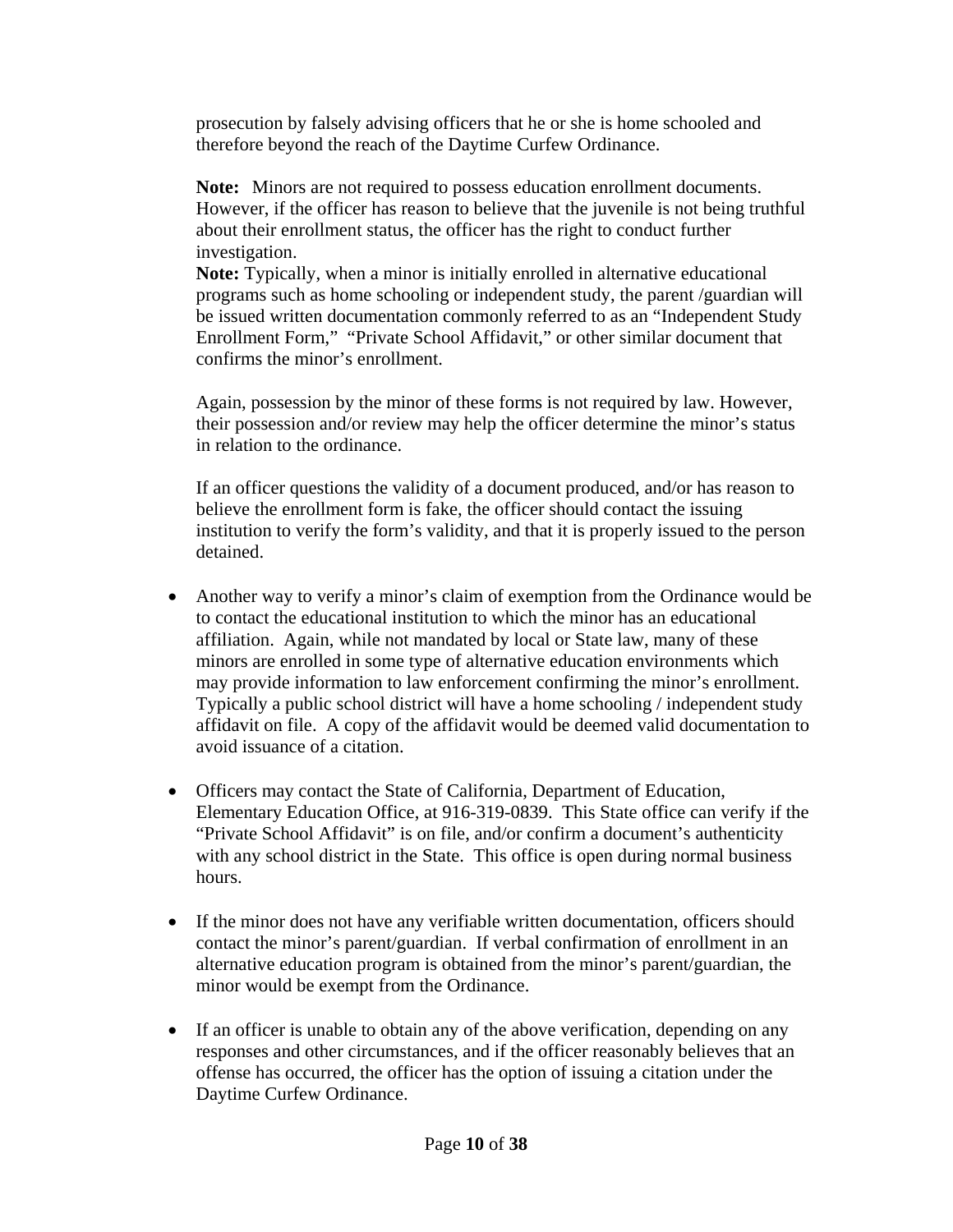#### **What is meant by the term "other adult person authorized by the parent or guardian having the care or custody of a minor?" How can an officer verify that the "other adult person" is, in fact, authorized by the parent/guardian?**

If an adult person other than the minor's parent or guardian claims that they have permission from the parent/guardian to escort the minor in public during hours of daytime curfew, an officer may do the following:

- Contact the minor's parent/guardian by phone or in person and verify the "authorization." The purpose of the verification is to ensure that the authorization is legitimate and a false statement has not been made by the minor or "other adult person." Officers are cautioned that minors have been known to falsify parental permission slips or statements of their parent/guardian.
- If the parent/guardian cannot be contacted or is otherwise unavailable, and if conflicting information is obtained about the authorization which would cause an officer to reasonably believe that an offense has occurred, the officer may issue a citation.

#### **The Daytime Curfew Ordinance includes an exception allowing minors to be absent from school for reasons other than those explicitly listed in the Daytime Curfew Ordinance. What are these additional exceptions?**

Subsection (b) provides an exception to citation where "a minor is authorized to be absent from his or her school pursuant to the provisions of California Education Code Section 48205." Where a minor claims one of the following, the officer shall take reasonable steps to verify the explanation.

The additional exceptions to the Daytime Curfew Ordinance, pursuant to Education Code Section 48205, are as follows:

**California Education Code Section 48205(a):** Notwithstanding Section 48200, a pupil shall be excused from school when the absence is:

(1) Due to his or her illness.

(2) Due to quarantine under the direction of a county or city health officer.

(3) For the purpose of having medical, dental, optometric, or chiropractic services rendered.

(4) For the purpose of attending the funeral services of a member of his or her immediate family, so long as the absence is not more than one day if the service is conducted in California and not more than three days if the service is conducted outside California.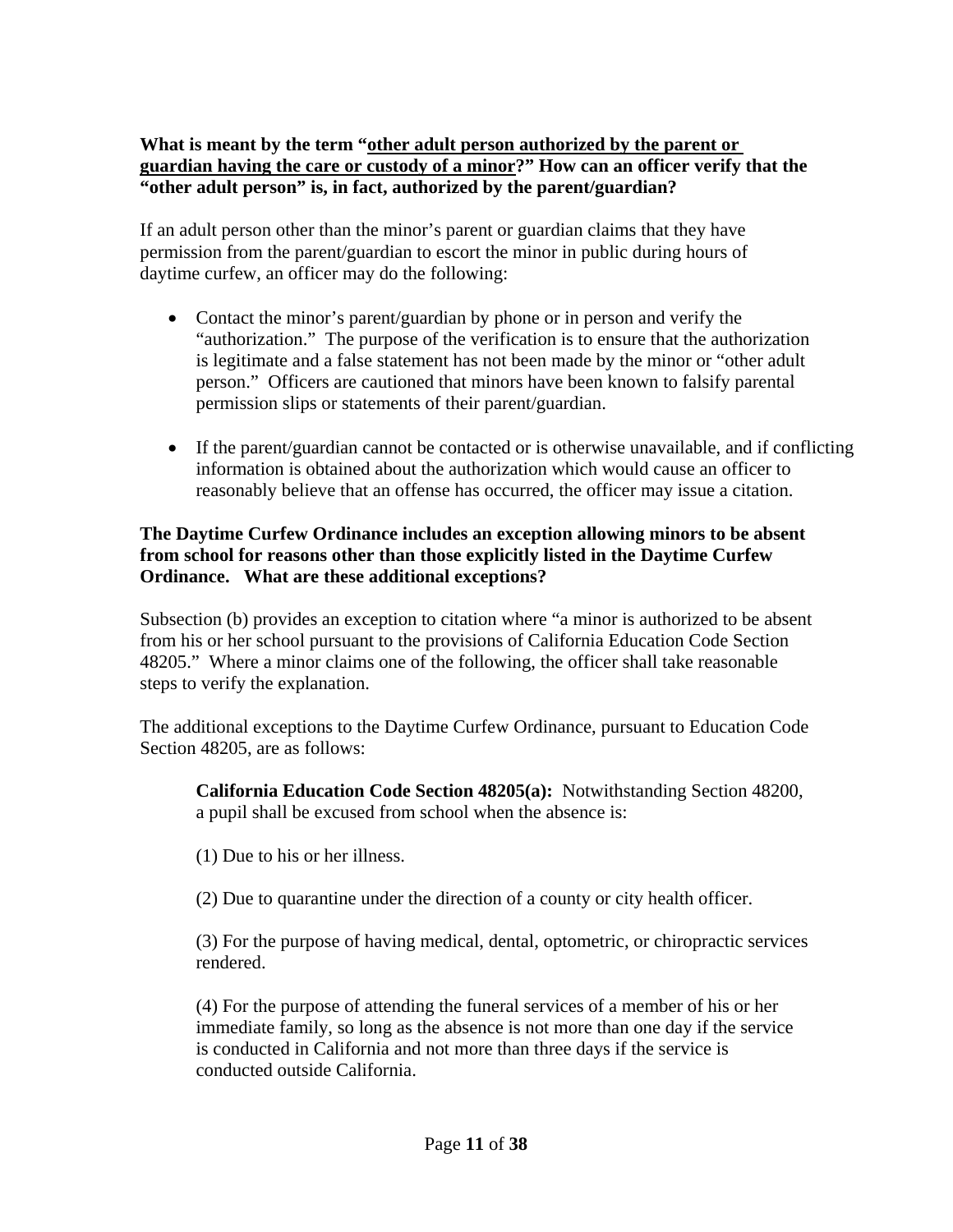(5) For the purpose of jury duty in the manner provided for by law.

(6) Due to the illness or medical appointment during school hours of a child of whom the pupil is the custodial parent.

(7) For justifiable personal reasons, including, but not limited to, an appearance in court, attendance at a funeral service, observance of a holiday or ceremony of his or her religion, attendance at religious retreats, attendance at an employment conference, or attendance at an educational conference on the legislative or judicial process offered by a nonprofit organization when the pupil's absence is requested in writing by the parent or guardian and approved by the principal or a designated representative pursuant to uniform standards established by the governing board.

(8) For the purpose of serving as a member of a precinct board for an election pursuant to Section 12302 of the Elections Code.

#### **Once a minor is issued a citation for violation of the Daytime Curfew Ordinance, is the officer required to transport the minor back to school, or can they be released in the field?**

Depending on the circumstances, including but not limited to age, demeanor, or the distance from their school or home, the officer may transport the minor to their school, police station, or other location authorized by the parent/guardian for the minor's safety.

Officers who cite minors who reside outside of the City limits should telephonically contact the minor's parent/guardian, and/or school personnel and advise them of the violation.

While the transportation of a minor back to school or home is the preferred release, circumstances may dictate that the minor be released in the field and instructed to return to school.

#### *Example No. 1:*

Officers in Pacific Area detain a 17-year old minor who lives in Pomona, California, but drove to Venice Beach for the day.

Officers conducting the investigation determined that the minor was in violation of the Daytime Curfew Ordinance, and issued the minor a citation. Due to the minor's age, and the fact that he has the means to legally drive himself back to school or home, the officer would be justified in either detaining the minor until a parent or guarding could respond and take custody of the minor, or releasing the minor so they could drive themselves back to school/home. Whichever option is exercised, when possible, the officer should make telephonic contact with the minor's parent/guardian, as well as an administrator at the minor's assigned school.

#### *Example No. 2:*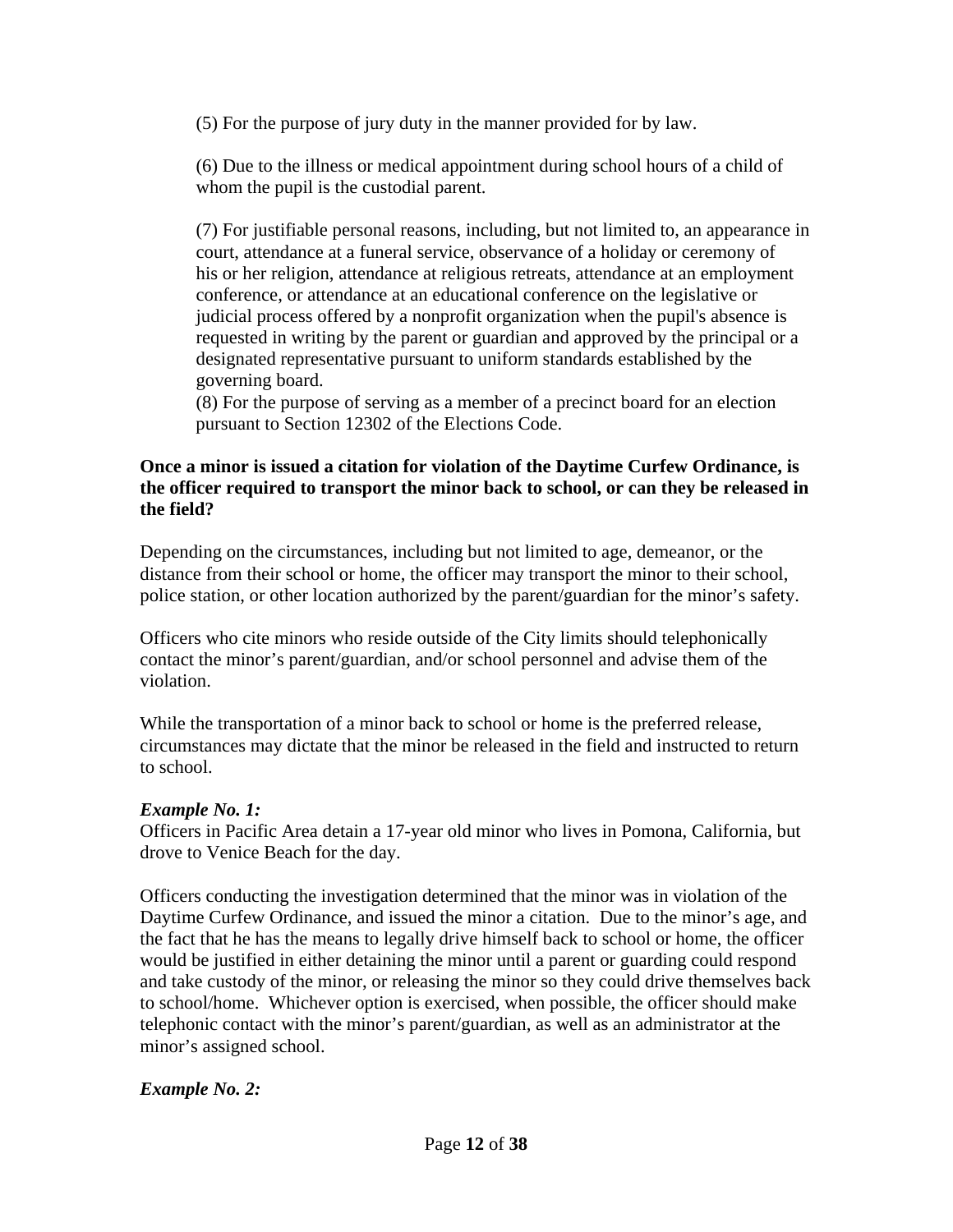An officer contacts an 11-year old found to be in violation of the Daytime Curfew Ordinance, walking alone in a public place. The best disposition would be to transport the minor to his/her school, home, or other location for the parent/guarding to respond and take custody of the minor.

**An officer issues a minor a citation for violating the City's Daytime Curfew Ordinance. During the investigation, the minor was handcuffed and/or transported back to their school, home, or the police station for release. Is the officer required to advise the detained minor of their Constitutional Rights as set forth in 625 WIC?** 

Yes. California Welfare and Institution Code Section 625(c) provides:

". . . in any case where a minor is taken into temporary custody on the ground that there is reasonable cause for believing that such minor is a person described in Section 601 or 602, or that he has violated an order of the juvenile court or escaped from any commitment ordered by the juvenile court, the officer shall advise such minor that anything he says can be used against him and shall advise him of his constitutional rights, including his right to remain silent, his right to have counsel present during any interrogation, and his right to have counsel appointed if he is unable to afford counsel."

Many officers are unaware of the above requirement and believe this is required only when a minor is physically arrested and booked at a Department facility. This is not true.

According to the Special Counsel Office of the Los Angeles County District Attorney's Office, once the initial detention of a minor for a curfew violation develops into a "temporary detention" which results in the curfew citation, the minor shall be read his or her Constitutional Rights. A "temporary detention" occurs when a minor is handcuffed and/or transported in a police vehicle to any location, including their school, home, or police station.

In order to document the issuance of the 625 WIC Constitutional Rights requirement in the above cases, the officer issuing the citation shall read the minor the following:

- You have the right to remain silent.
- You have the right to have an attorney present during any questioning.
- You have the right to have an attorney appointed if you are unable to afford one.

Once the above has been read to the minor, the officer issuing the citation shall document the following in the narrative section of the citation: "625 WIC advised."

The below is a sample depicting how a 625 WIC advisement should be documented on a curfew citation: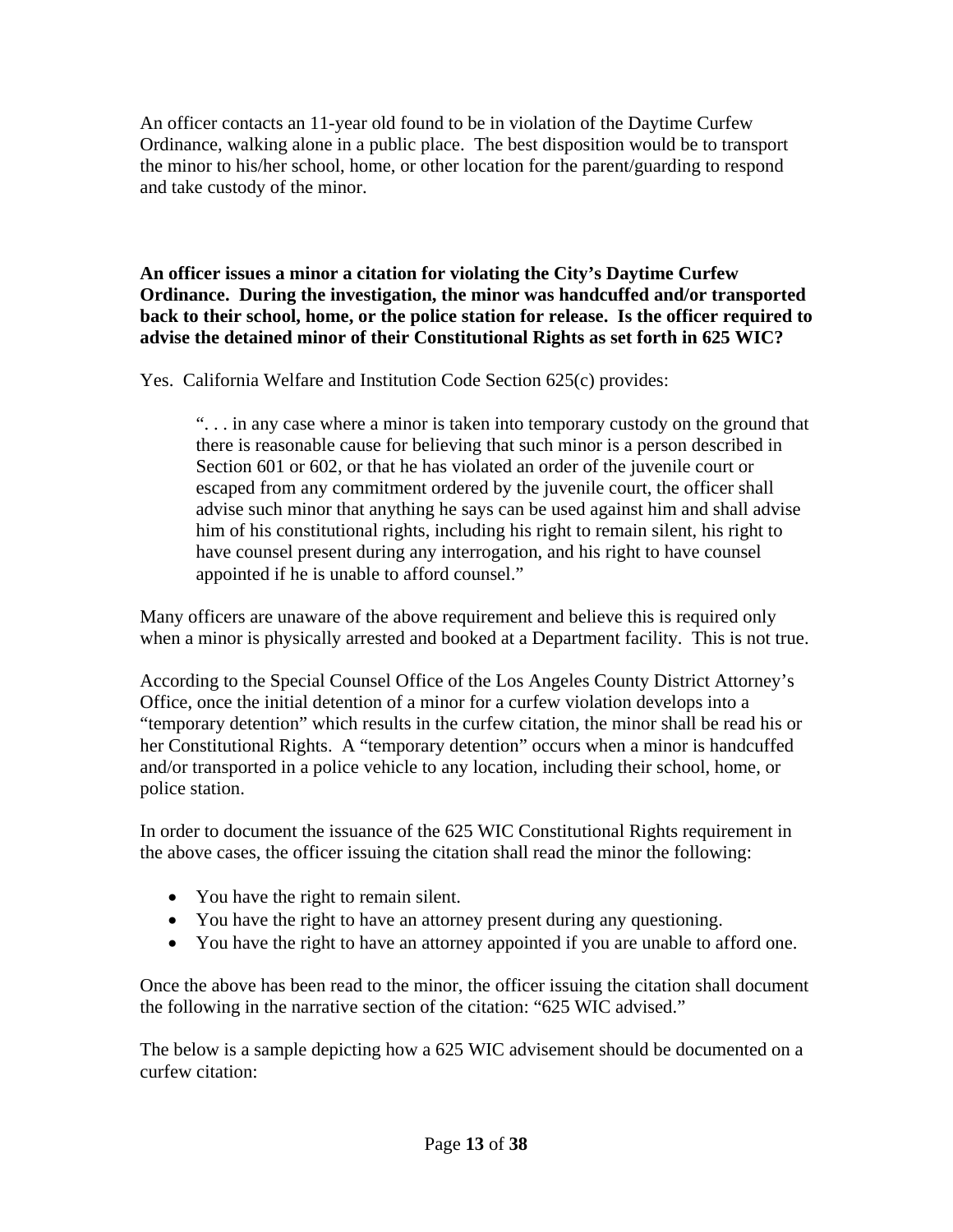#### **Daytime Curfew Citation Narrative Example**

Violation: 45.04(a) LAMC Daytime Curfew Narrative: Observed minor in public place during daytime curfew hours. Age: 16 Reason: (example) "I wanted to go to the beach so I cut class." 625 WIC Advised.

#### **Can an officer physically "book" a minor for violating the City's Curfew Ordinance?**

No. In June 1997, the California Attorney General issued a written opinion on this subject. The written opinion states the following: "Peace officers may not book (fingerprint and photograph) a minor for a violation of a city curfew ordinance." A copy of this opinion has been posted on the Department LAN, Juvenile Division, Curfew Section.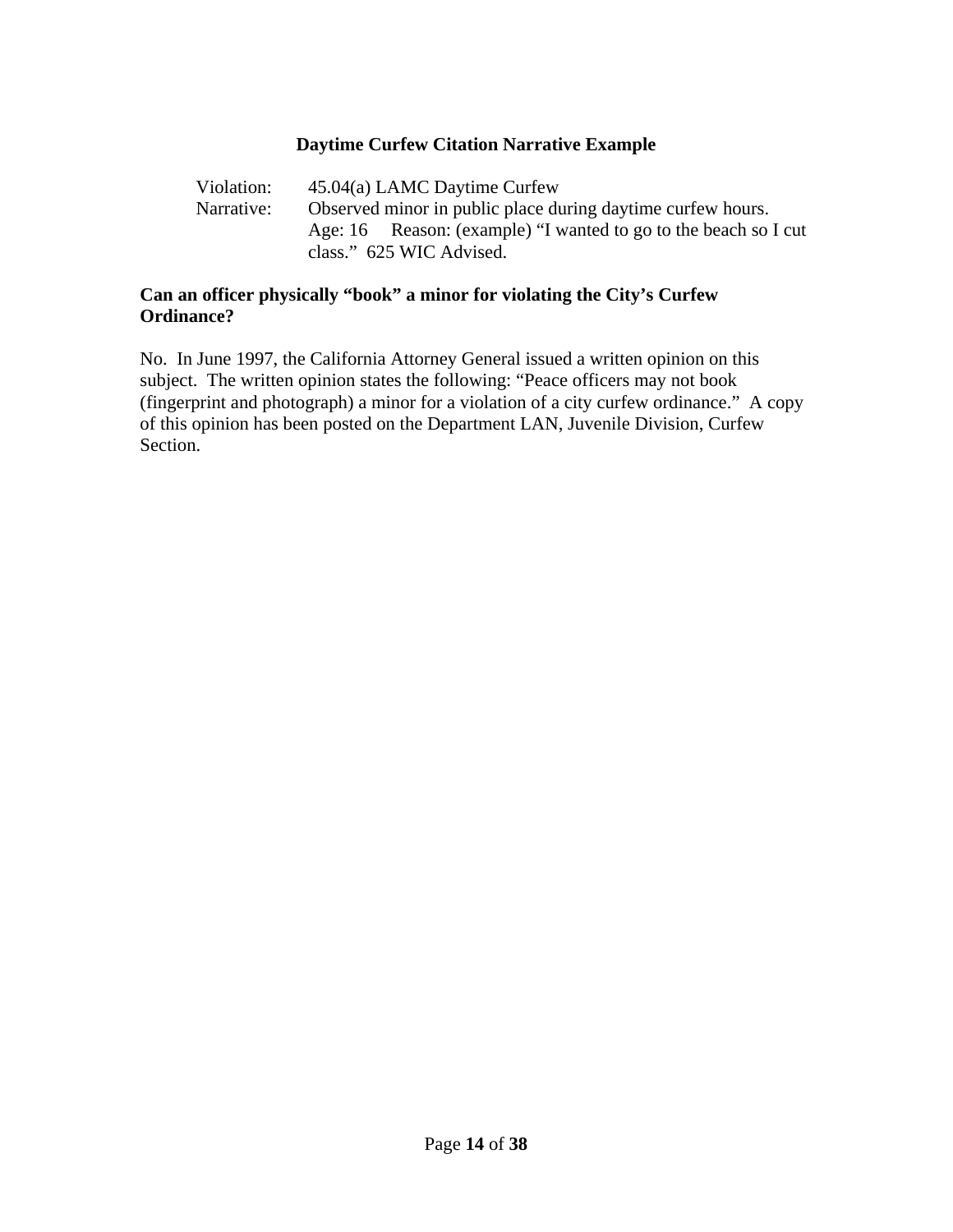# **NIGHTTIME CURFEW ORDINANCE 45.03 LAMC**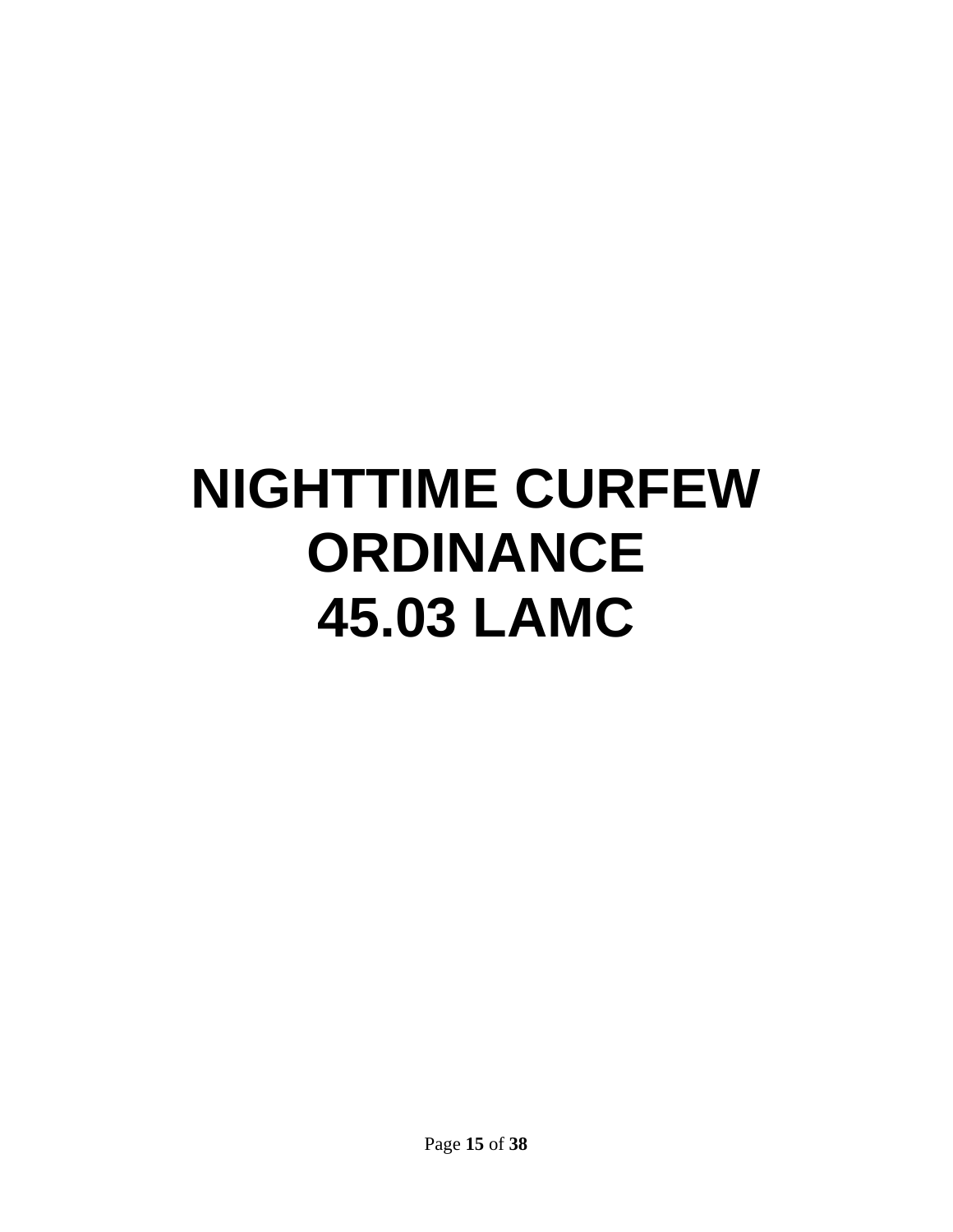#### **Nighttime Curfew Ordinance 45.03 LAMC**

#### **Background on the City's Nighttime Curfew Ordinance**

The City of Los Angeles has had a nighttime curfew ordinance since 1976, which has been amended over the years, most recently in the last quarter of 2008. The following reflects the current ordinance.

#### **SECTION 45.03 LAMC "NIGHTTIME CURFEW RESTRICTIONS FOR MINORS"**  (Effective Date: October 5, 2008)

#### **45.03 (a) LAMC "Nighttime Curfew" (Citing Section)**

It is unlawful for any minor under the age of eighteen years to be present in or upon any public street, avenue, highway, road, curb area, alley, park, playground, or other public ground, public place or public building, place of amusement or eating place, vacant lot, or unsupervised place between the hours of 10:00 p.m. on any day and sunrise of the immediately following day.

**(b) Exceptions.** The provisions of this section shall not apply when:

(1) The minor is accompanied by his or her parent, guardian, other adult person authorized by the parent or guardian having the care or custody of the minor, or by his or her spouse eighteen years of age or older; or,

(2) The minor is on an errand directed by his or her parent, guardian, other adult person authorized by the parent or guardian having the care or custody of the minor, or by his or her spouse eighteen years of age or older without any detour or stop; or,

(3) The minor is attending or going directly to or returning directly home from a public meeting or a place of public entertainment such as a movie, play, sporting event, dance or school activity; or,

(4) The presence of a minor in one or more of the places identified in Subsection (a) is connected with or required with respect to a business, trade, profession or occupation in which the minor is lawfully engaged; or,

(5) The minor is involved in an emergency such as a fire, natural disaster, automobile accident, a situation requiring immediate action to prevent serious bodily injury or loss of life, or any unforeseen combination of circumstances or the resulting state, which calls for immediate action; or,

(6) The minor is exercising the rights guaranteed by the First Amendment of the United States Constitution and by Article I, Sections 2, 3, and 4 of the California Constitution; or,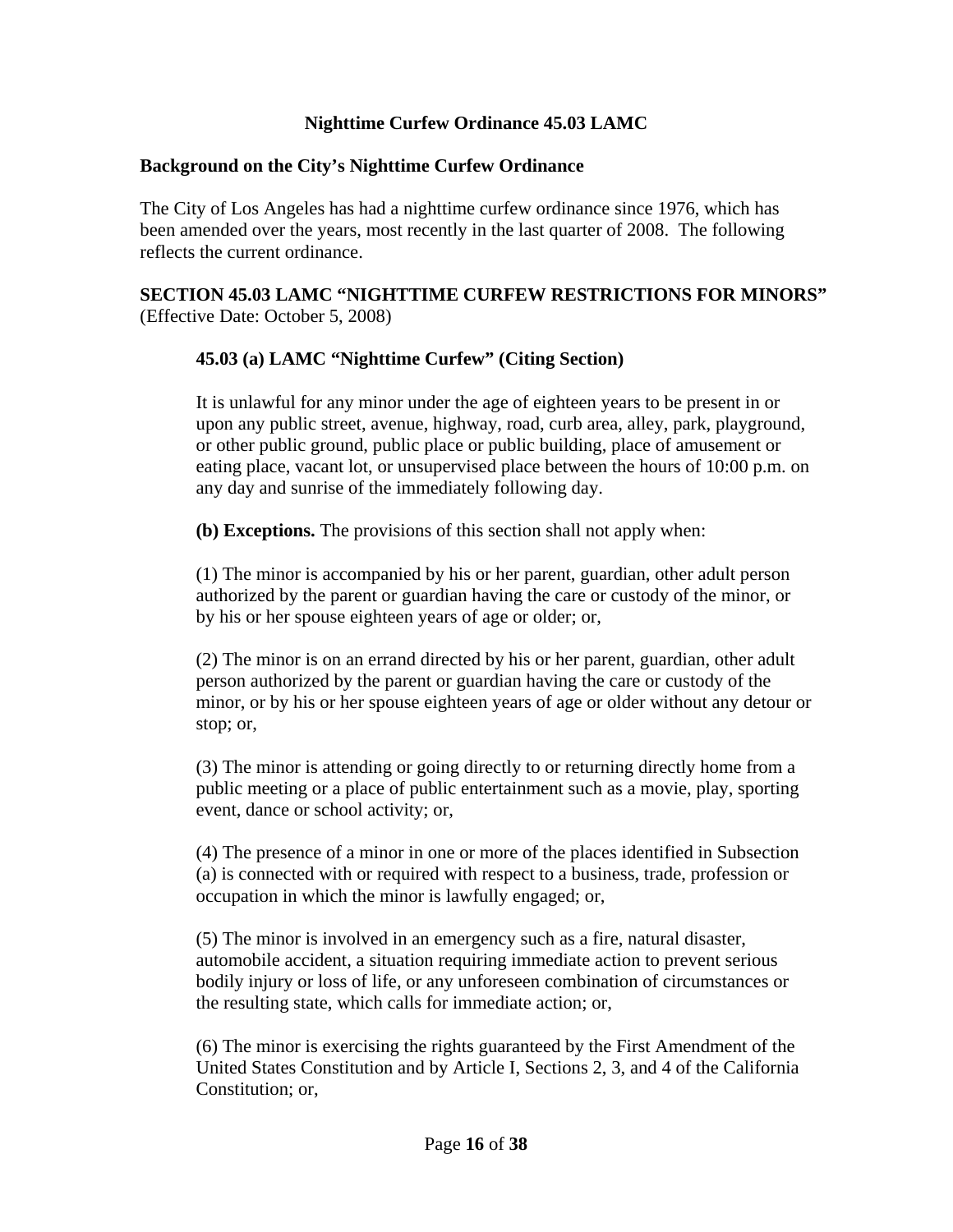(7) The minor is in a motor vehicle involved in interstate travel; or,

(8) The minor is emancipated in accordance with the California Family Code or other applicable state law.

**(c) Enforcement.** Before taking any action to enforce the provisions of this section, police officers shall ask the apparent offender's age and reason for being in the public place during curfew hours. The officer shall not issue a citation or make an arrest under this section unless the officer reasonably believes that an offense has occurred and that, based on any responses and other circumstances, no exceptions to this section apply.

### **Nighttime Curfew Procedures – Common Enforcement Questions**

While most of the Nighttime Curfew Ordinance is self explanatory, the following provides additional information and guidance to officers.

**When issuing a citation for a violation of the Nighttime Curfew Ordinance, what Code section and offense title shall an officer use?** 

Officers shall use "45.03(a) LAMC Nighttime Curfew" as the proper citing section.

**Are officers required to issue a 15-minute warning to minors prior to the issuance of a citation for 45.03(a) LAMC?** 

No**.** 

**The Nighttime Curfew Ordinance includes an exception (b6), for minors exercising their rights guaranteed by the First Amendment of the United States Constitution, and by Article I, Section 2, 3, and 4 of the California Constitution. What is the impact of this exception on enforcement?** 

Case law provides that while there are situations where government may legally regulate the conduct of minors, minors do not lose all of their constitutional rights and freedoms. That is why curfew ordinances contain exceptions which allow minors to be in public places during otherwise prohibited hours. Respecting the exercise of federal and State rights of expression, officers should first determine whether the minor is going to, attending, or coming from a public meeting. (This would include open meetings held by organizations, political meetings, Board meetings, etc.) If so, there would be no violation of the ordinance, pursuant to Section 45.03(b)(3).

Examples of activities which would fall within the 45.03(b)(6) exception include, but are not limited to, participation in organized rallies, demonstrations, vigils, speeches, and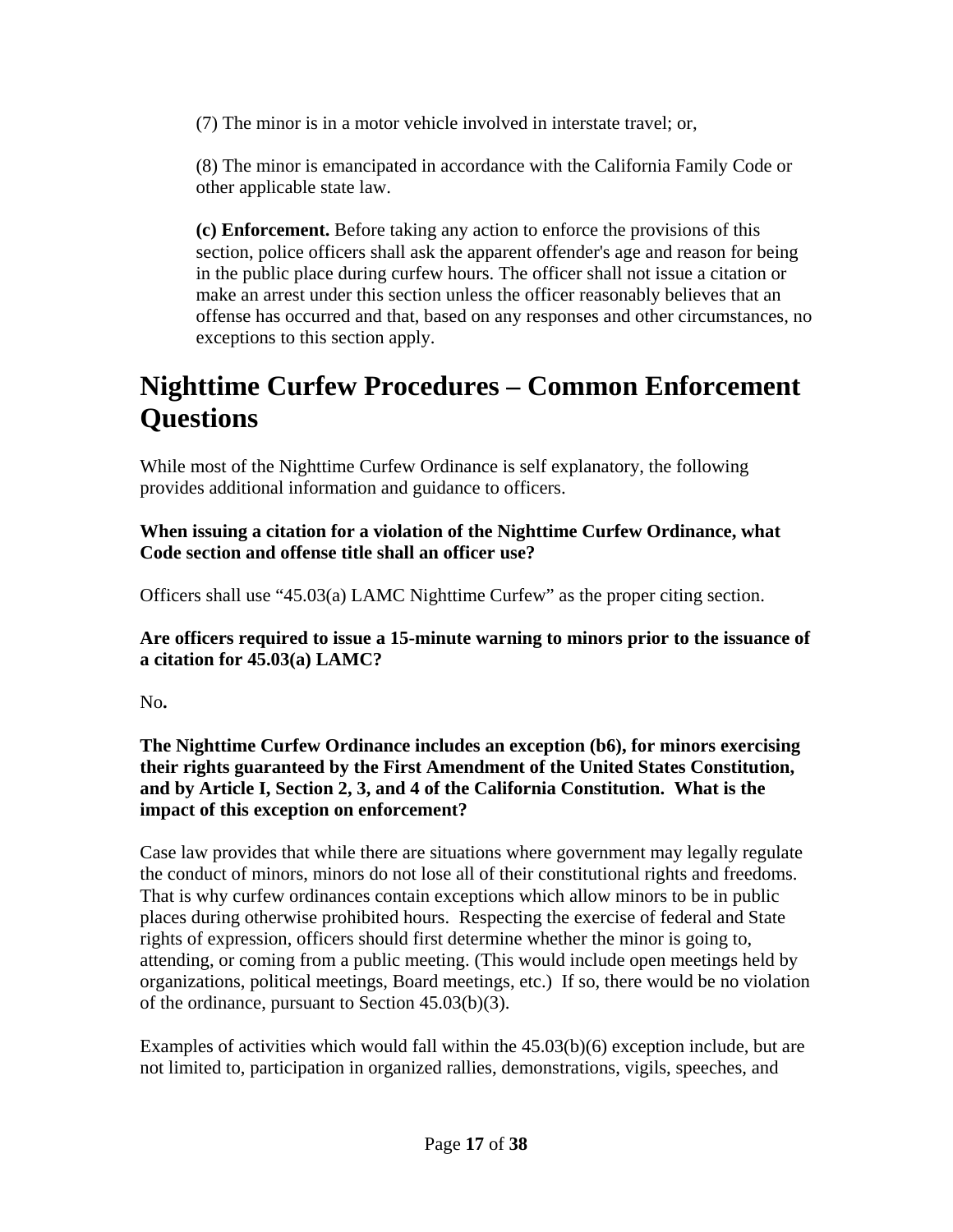marches. Attendance at such events, even if the minor was not actively engaged in speaking, would most likely also qualify.

Where an officer observes one or more minors out during curfew hours, and the conduct of the minor(s) does not clearly reflect one of the above-mentioned examples, officers should use discretion in determining whether this exception applies. The facts and circumstances surrounding the minor's presence during curfew hours should be used in assessing whether a citation is proper.

#### **What is meant by the term "other adult person authorized by the parent or guardian having the care or custody of a minor"? How can an officer verify that the "other adult person" is, in fact, authorized by the parent/guardian?**

If an adult person other than the minor's parent or guardian claims that they have permission from the parent/guardian to escort the minor in public during hours of nighttime curfew, an officer may do the following:

- Contact the minor's parent/guardian by phone or in person and verify the "authorization." The purpose of the verification is to ensure that the authorization is legitimate and not a false statement made by the minor or "other adult person." Officers are cautioned that minors have been known to falsify parental permission slips or statements of their parent/guardian.
- If the parent/guardian cannot be contacted or is otherwise unavailable, and if conflicting information is obtained about the authorization which would cause an officer to reasonably believe that an offense has occurred, the officer may issue a citation.

#### **Can a minor be in an eating establishment past 10 PM without a parent/guardian, or other 'qualifying' adult person for reasons other than the exceptions enumerated in 45.03(b) LAMC?**

No. Subdivision (b)(3) of the Nighttime Curfew Ordinance does not include restaurants or eating establishments. Depending on the circumstances, the officer has the discretion to issue a citation or a warning.

Before issuing a citation under the above circumstances, the officer shall ensure that none of the enumerated exceptions set forth in 45.03(b) LAMC are presented.

Examples of circumstances where a citation should not issue include:

#### *Example No. 1:*

A minor was inside an eating establishment with an authorized adult.

#### *Example No. 2:*

A minor is employed at a restaurant and works past 2200 hours.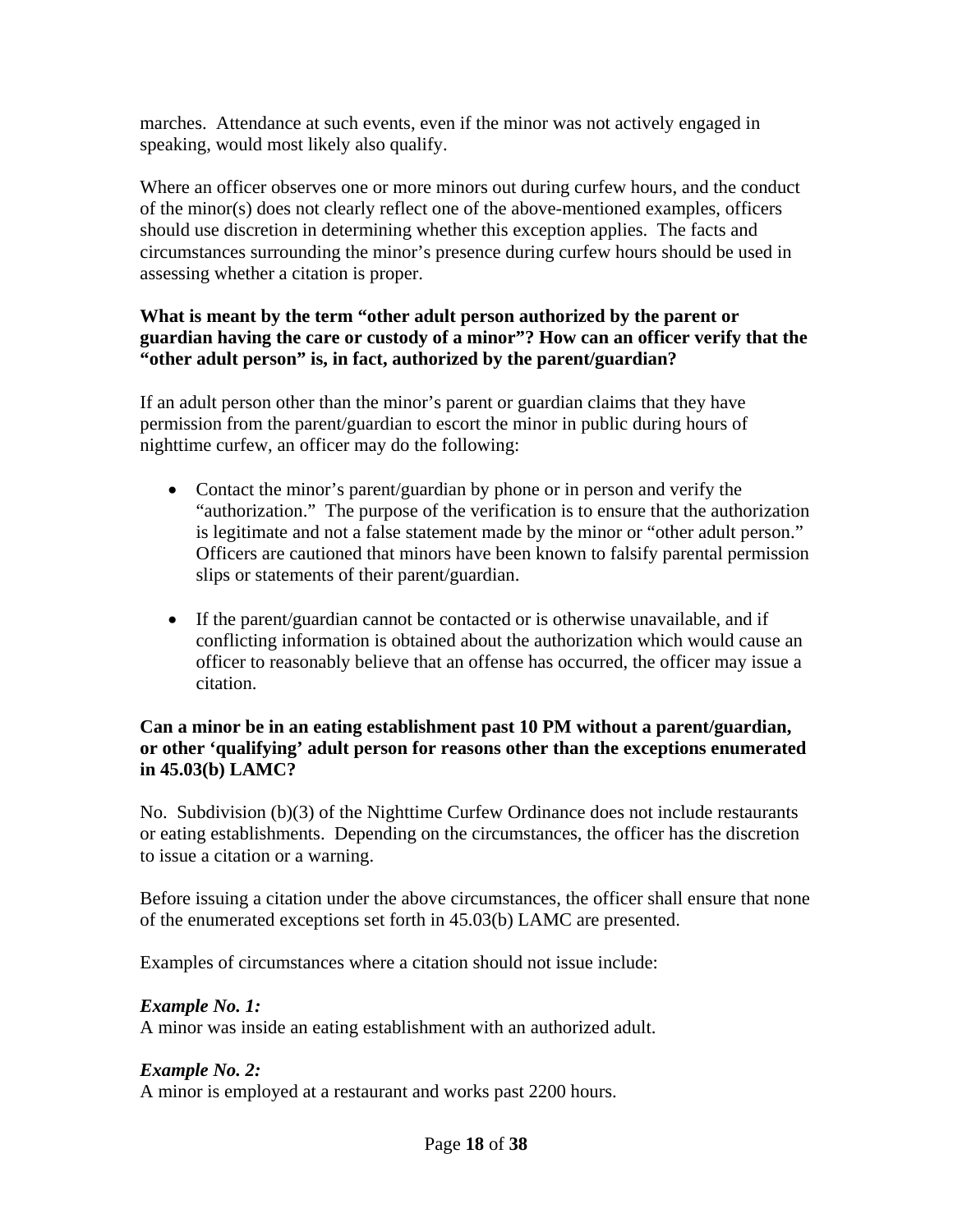#### *Example No. 3:*

A minor is attending a meeting held in a restaurant, which extends past 2200 hours.

#### **A minor goes to a movie theater at 8:00 PM. The movie ends at 10:00 PM. At 11:30 PM, an officer observes the minor loitering outside the theater building in an open parking lot. If the officer is advised by the minor that he or she is not waiting to be picked up, can the minor be cited?**

Yes. While Subdivision (b)(3) provides an exception for a minor who is "attending or going directly to or returning directly home from . . . a place of public entertainment such as a movie. . ," in this scenario, the movie ended an hour and half earlier and the minor was observed loitering in the parking lot. When questioned, the minor was not waiting to be picked up. Other circumstances, however, could change the disposition of the investigation.

#### **It is 11:00 PM and an officer observes a car speeding on a public street. A traffic stop is conducted and the car contains two minors, one being the driver. No adults are with the minors. Beside a citation for speeding, can a second charge be added for violation of nighttime curfew?**

The answer depends on the results of officer's investigation. Subdivision (b)(3) of the Nighttime Curfew Ordinance provides an exception if the minor is returning directly home from a public meeting, or place of entertainment, such as a movie, play, sporting event, dance or school activity. Additionally, several other exceptions are noted in the ordinance. If the reason for the minor's presence during curfew hours falls within any of the exceptions, a citation for violation of Section 45.03 would not be appropriate.

#### **Once a minor is issued a citation for violation of the Nighttime Curfew Ordinance, can the minor be released in the field and instructed to go home?**

Depending on the circumstances, including but not limited to age, demeanor, or the distance from their home, the officer may transport the minor to the police station or their home. Additionally, officers who cite minors who reside outside of the City limits should telephonically contact the minor's parent/guardian and advise them of the violation.

While the transportation of a minor back to the police station or home is the preferred release, circumstances may dictate that the minor be released in the field and instructed to return home.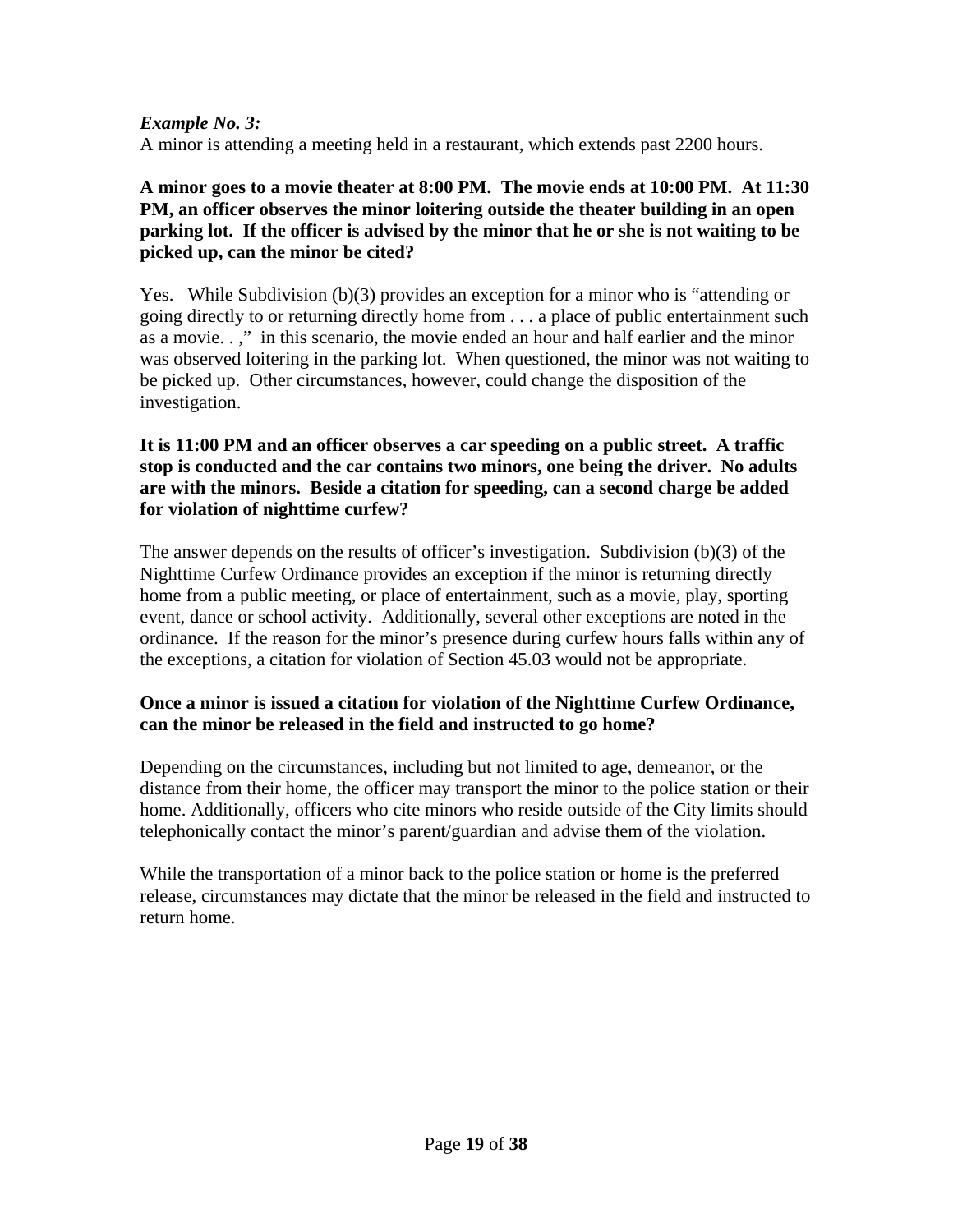#### *Example:*

Officers in Topanga Area detain a 17 year old minor who lives in Long Beach, California, but drove to a street party in a deserted business park in Chatsworth. The officer conducting the investigation determined that the minor was in violation of the Nighttime Curfew Ordinance, and issued the minor a citation. In light of the minor's age, the fact that he had his car parked at the location, and there were no other extenuating circumstances presented, the officer might release the minor to drive himself back home. Additionally, the officer should telephonically contact the minor's parent/guardian and advise them of the violation.

Consequently, if during the same event, the minor was 14 years old, the best course would be to transport the minor to the police station to await a parent/guardian to respond.

#### **Can officers transport Nighttime Curfew violators to the police station or a field task force center?**

Yes. While Welfare and Institution Code Section 626 does not include a police station or curfew center among the locations a minor taken into "temporary custody" for a curfew violation may be brought, case law interpreting this Section has approved of such law enforcement action. (See Cal. WIC, Section 626, Ian C. **(**March 8, 2001).

#### **Can an officer physically "book" a minor for violating the City's Nighttime Curfew Ordinance?**

No. In June 1997, the California Attorney General issued a written opinion on this subject. The written opinion states the following: "Peace officers may not book (fingerprint and photograph) a minor for a violation of a city curfew ordinance." A copy of this opinion has been posted on the Department LAN, Juvenile Division, Curfew Section.

#### **The Nighttime Curfew Ordinance contains an enforcement clause which mandates that the issuing officer ask the violator two questions. What are they and how are they important to the detention?**

The Nighttime Curfew Ordinance mandates that an officer ask a minor detained under this Section two specific questions prior to issuing a citation. They are:

- 1. What is your age?
- 2. What is your reason for being in a public place during curfew hours?

If the minor is cited, officers shall document the responses to the above two questions on the narrative portion of the citation. If additional narrative space is needed on the citation, officers shall use the Department Citation Continuation Form, 4.50.05.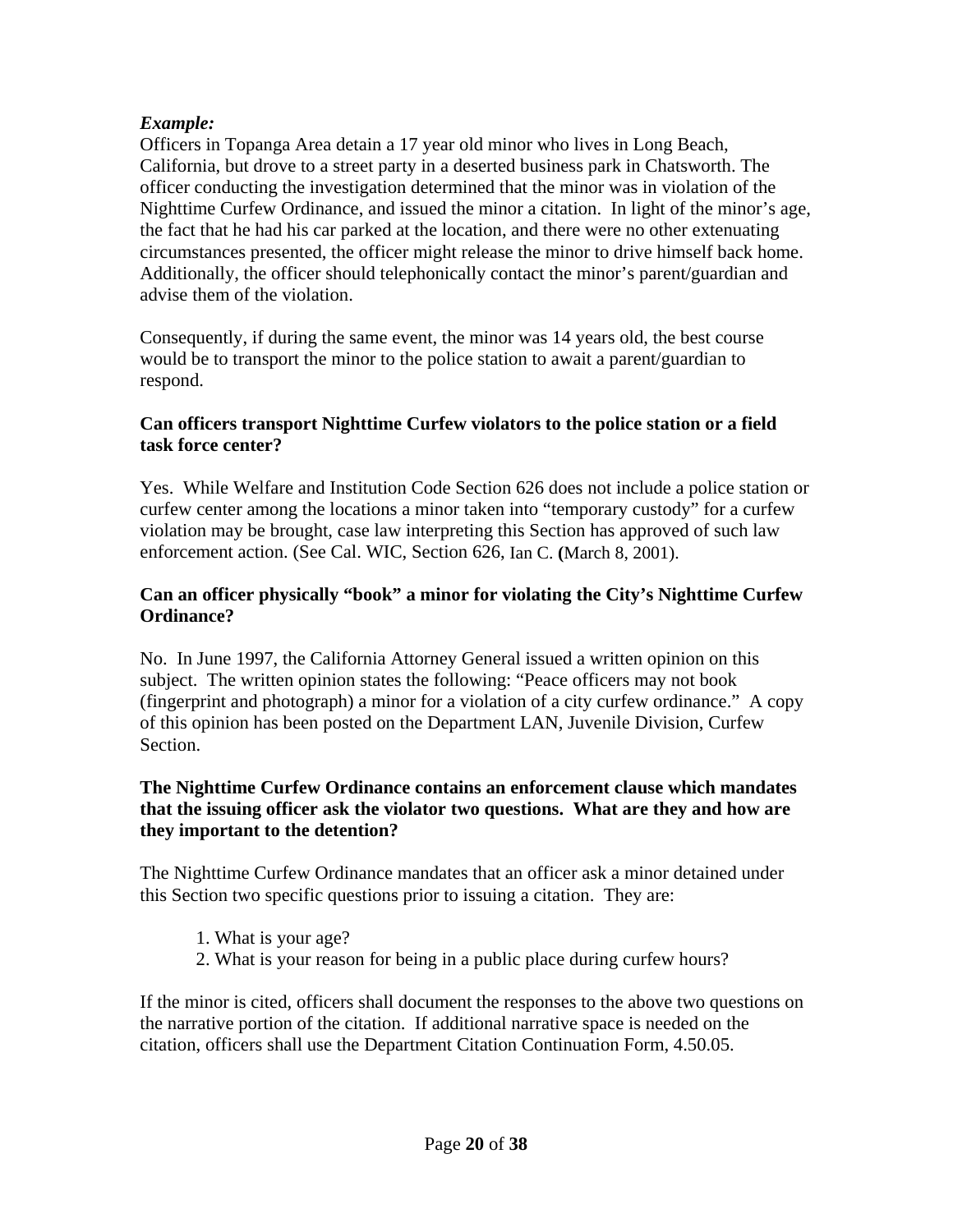Office of the Chief of Police Notice - *Enforcement of Daytime Curfew and Activation of the Curfew Ordinance (Daytime and Nighttime) Guidelines*, dated April 1, 2011, advises that the officer should also note the initial time of the encounter in the narrative portion of the citation.

According to the Informal Juvenile and Traffic Court supervising referee, if a minor requests a hearing on a curfew violation, the issuing officer will be subpoenaed into court. If the court determines that the officer failed to ask the two above questions, or the officer does not remember if the questions were asked, there is a greater potential for the citation being dismissed.

Below is a sample of what should be documented on a nighttime curfew citation:

#### **Curfew Citation Narrative Example**

| Violation: | 45.03(a) LAMC Nighttime Curfew                                      |
|------------|---------------------------------------------------------------------|
| Narrative: | Observed minor in public place during night time curfew hours.      |
|            | Age: 17 Reason: "I wanted to hand out in the park with my friends." |
|            | 625 WIC advised*                                                    |
|            | Time of Stop: 1800                                                  |

\* Documenting "625 WIC advised" within the narrative section of a citation is only required if the minor was handcuffed and/or transported in a police vehicle during the investigation of the offense. See below for further.

**An officer issues a minor a citation for violating the City's Nighttime Curfew Ordinance. During the investigation, the minor was handcuffed, and/or transported home or to the police station for release to their parent/guardian. Must the officer advise the detained minor of their Constitutional Rights?** 

Yes. California Welfare and Institution Code Section 625(c) provides:

". . . in any case where a minor is taken into temporary custody on the ground that there is reasonable cause for believing that such minor is a person described in Section 601 or 602, or that he has violated an order of the juvenile court or escaped from any commitment ordered by the juvenile court, the officer shall advise such minor that anything he says can be used against him and shall advise him of his constitutional rights, including his right to remain silent, his right to have counsel present during any interrogation, and his right to have counsel appointed if he is unable to afford counsel."

Many officers are unaware of the above requirement and believe this is required only when a minor is physically arrested and booked at a Department facility.

According to the Special Counsel Office of the Los Angeles County District Attorney's Office, once the initial detention of a minor for a curfew violation develops into a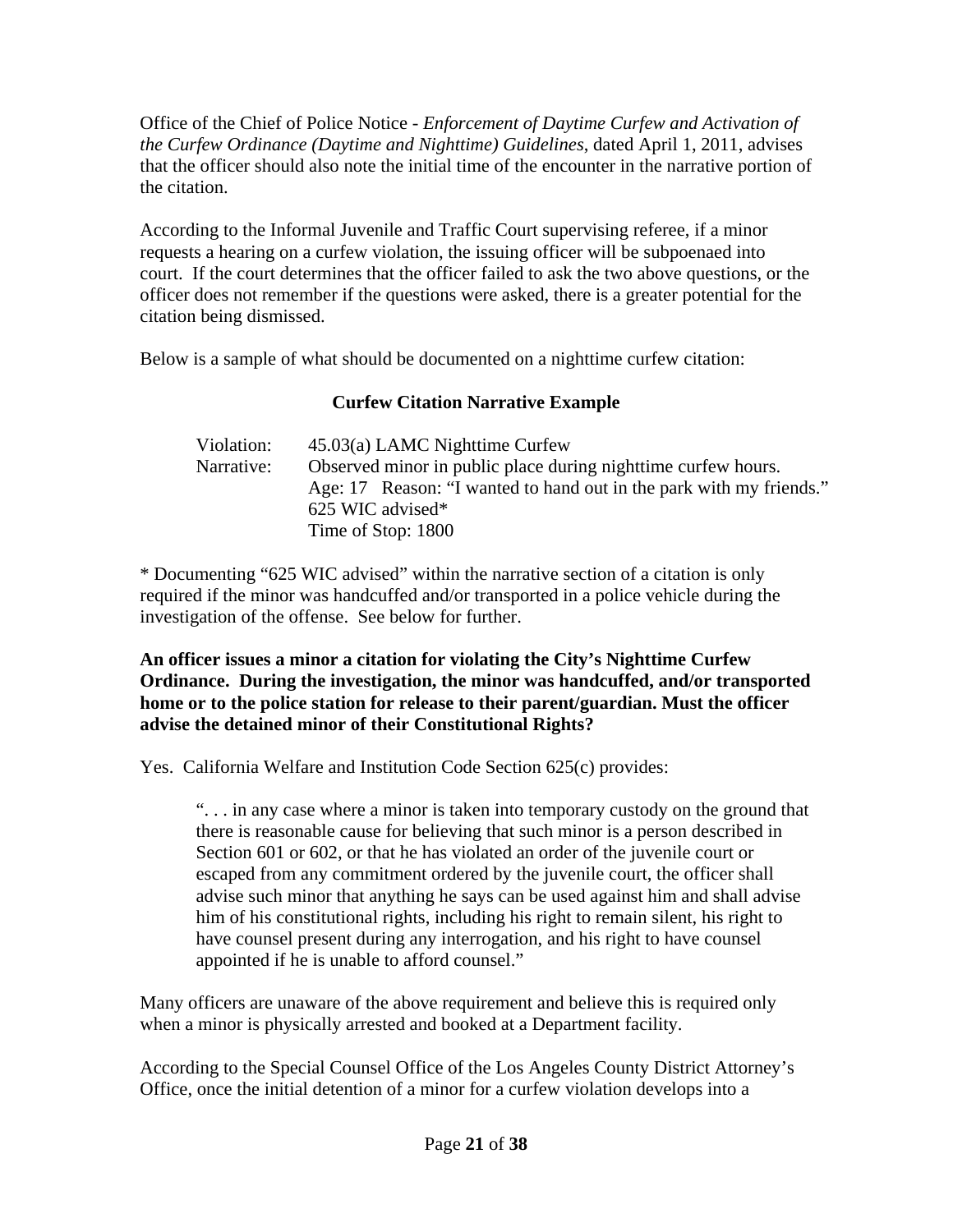"temporary detention," the minor shall be read his or her Constitutional Rights. A "temporary detention" occurs when a minor is handcuffed and/or transported in a police vehicle to any location, including their school, home, or police station. In order to document the issuance of the 625 WIC Constitutional Rights requirement, the officer issuing the citation shall read the minor the following:

- You have the right to remain silent.
- You have the right to have an attorney present during any questioning.
- You have the right to have an attorney appointed if you are unable to afford one.

Once the above has been read to the minor, the officer issuing the citation should document the following in the narrative section of the citation: "625 WIC advised."

The below is a sample depicting how a 625 WIC advisement should be documented on a curfew citation:

#### **Nighttime Curfew Citation Narrative Example**

Violation: 45.03(a) LAMC Nighttime Curfew Narrative: Observed minor in public place during nighttime curfew hours. Age: 17 Reason: "I wanted to go party with friends." 625 WIC Advised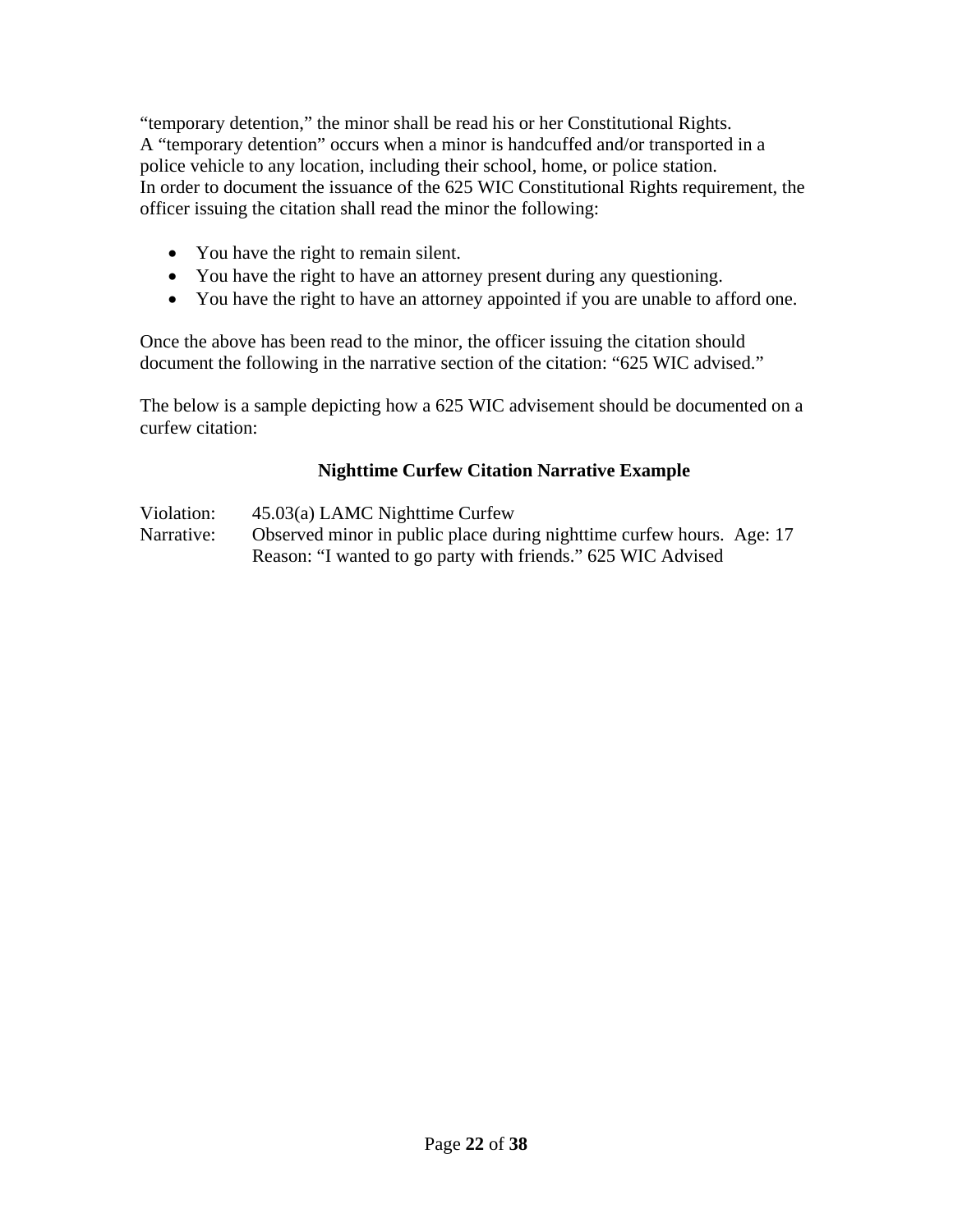### **GENERAL DAYTIME AND NIGHTTIME CURFEW ENFORCEMENT INFORMATION**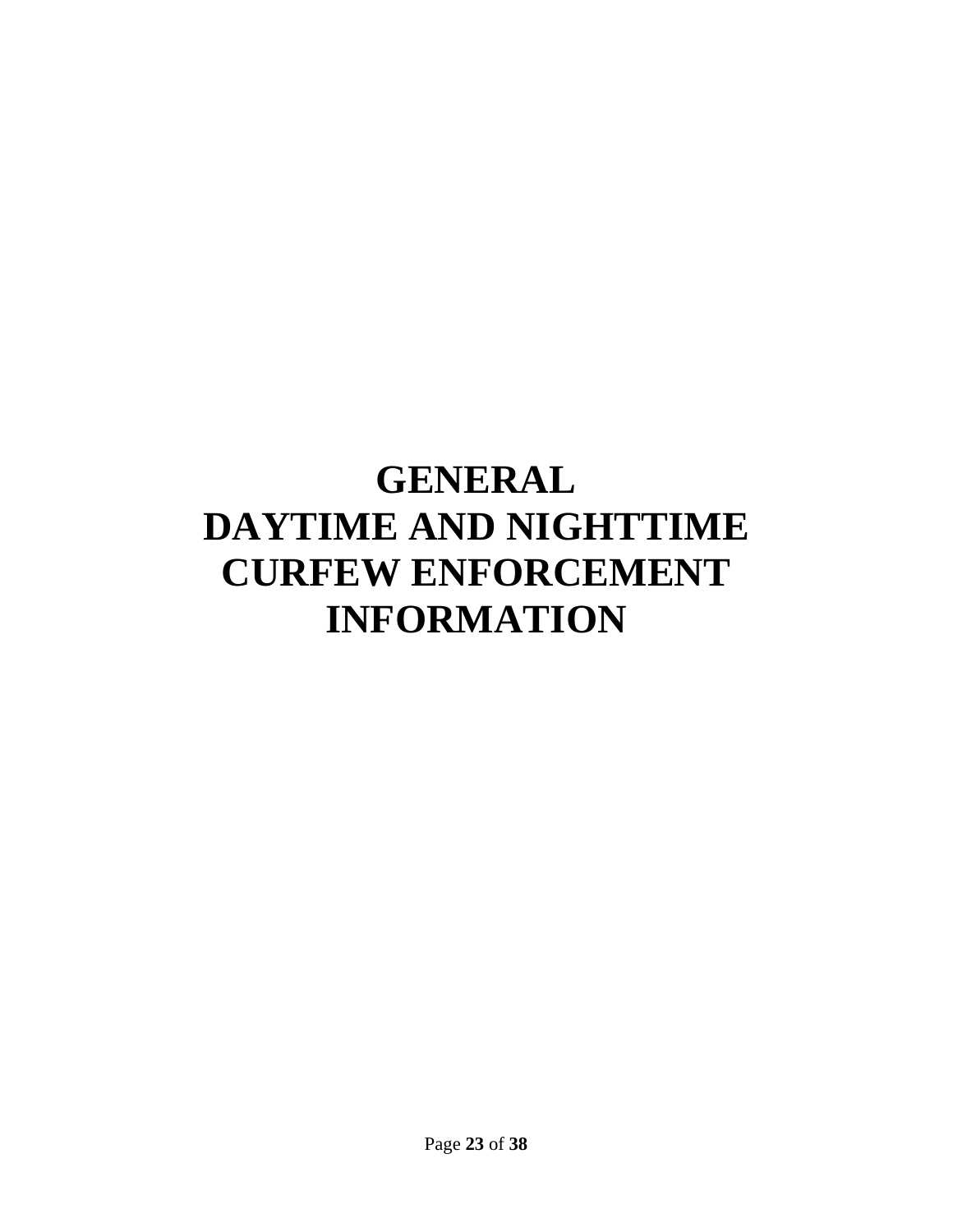#### **Field Detention of Curfew Violators**

#### *Cursory Search (Pat Down) of Violators and Backpacks*

#### **If a minor is stopped for a curfew investigation and is carrying a backpack, can it be searched if the officer is transporting the minor home or to the police station?**

Yes. In *Humberto O*, the California Court of Appeal ruled that such a search is valid as a "search incident to arrest," because taking a minor in violation of a curfew law into temporary custody is tantamount to an "arrest" for purposes of deciding such a constitutional issue. Officers may conduct a search incident to arrest whenever the following three circumstances exist: (1) there is probable cause to arrest the suspect; (2) the suspect is taken into custody, not cited and released; and (3) the search is contemporaneous with the arrest.

#### **Citation Completion**

#### **Other than the typical information which is written on all personal service citations, is there any additional information that should be written on a minor's citation?**

Yes, per the Juvenile Manual, the following additional information shall be included on all personal service citations issued to minors, *prior* to issuance of the citation to the violator.

#### **Reporting District (RD)**

The RD number shall be written in the "location of violation" section of the citation.

#### **School and Grade of Attendance**

When possible, the minor's school and grade of attendance should be documented on the citation. Due to limited space in the narrative section of a citation, an officer can write this information in any unused box on the citation, as long as the title of that box is lined out.

#### **Parent/Guardian Name**

The Supervising Referee of the Los Angles County Juvenile Informal and Traffic Court strongly suggests that officers include parent/guardian information on the citation. This is for purposes of verifying a minor's identification if a minor thereafter disputes that the citation was issued to him/her.

#### **Division of Report Number (DR)**

Any personal service citation issued to a minor for any PC, B&P, or LAMC violation shall be issued a DR number. Usually this number is issued after the citation has been issued to the minor. A DR number shall be written on the backside of the citation since the violator's copy has already been issued. Vehicle Code violations do not require DR numbers.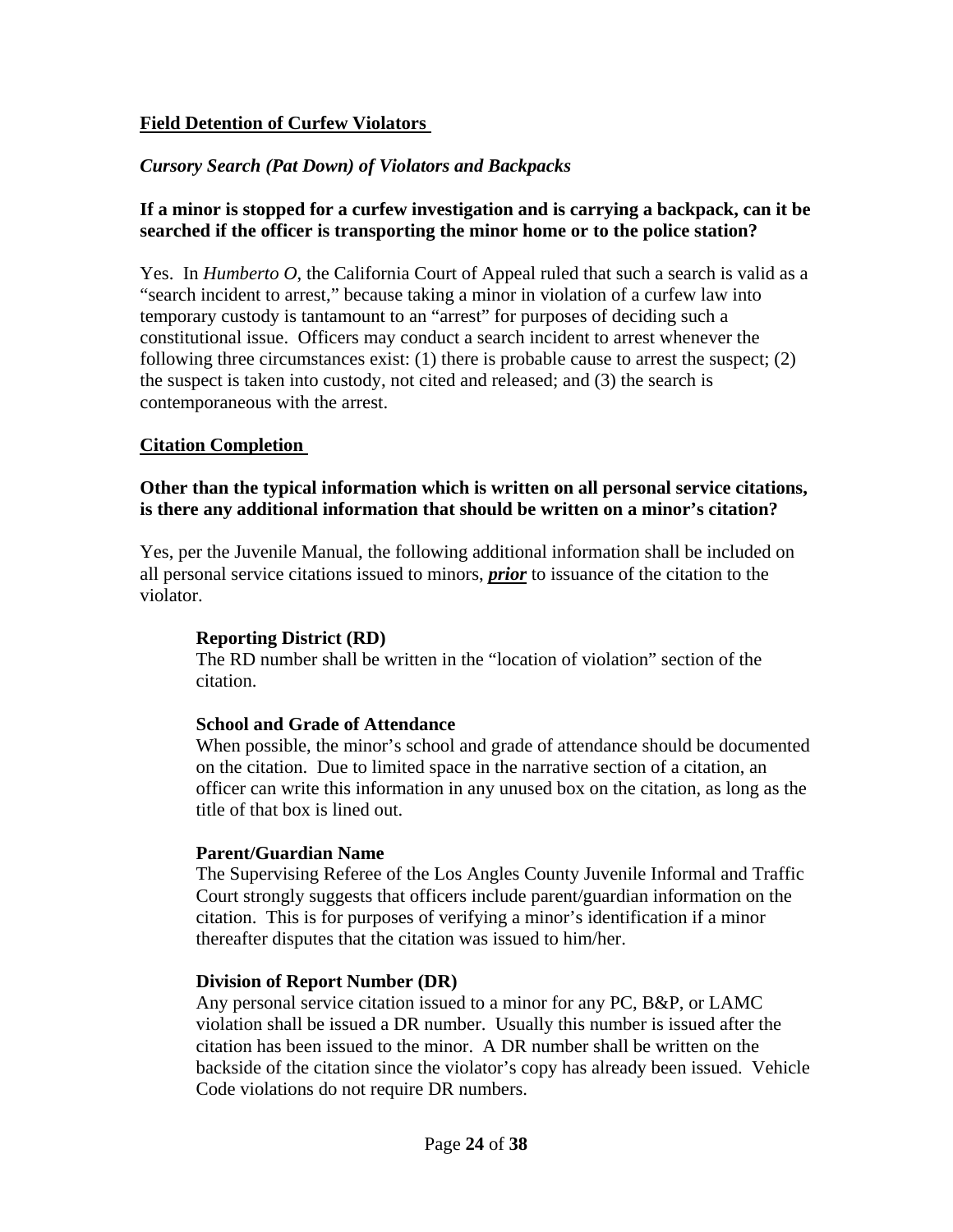**Field Data Report (FDR) and/or Incident Number (INC No.)** 

If an officer documents an FDR or INC Number on a citation after the violator has been issued their copy, these numbers shall only be written on the back side of the original citation, or on any other document such as a DFAR.

#### **After a citation has been issued to a violator, can an anything be written on the face of the citation such as the Incident Number or RD?**

No. Once a citation has been issued, nothing can be written on the face of the ticket. The only way to "officially" add information to the face of a citation after being issued is to complete a traffic citation Notice of Correction and Proof of Service, Form Number 04.07.00.

This topic is addressed in Section 40500(d) of the California Vehicle Code, which states:

"Any person, including the arresting officer and any member of the officer's department or agency, or any peace officer, who alters, conceals, modifies, nullifies, or destroys, or causes to be altered, concealed, modified, nullified, or destroyed, the face side of the remaining original or any copy of a citation that was retained by the officer, for any reason, before it is filed with the magistrate or with a person authorized by the magistrate or judge to receive a deposit of bail, is guilty of a misdemeanor."

Department personnel are reminded that once a personal service citation has been issued to a violator, DR Numbers, RDs, FDR numbers, Incident Numbers, or any other information *shall not* be written on the face of the personal service citation. If information regarding the citation needs to be documented to assist in processing the citation, such as the RD or Incident Number, this information can only be documented on the back side of the original citation, or on a photocopy for processing purposes. This topic was addressed in a Department Detective Bureau Notice, dated March 24, 2008: Issuance of DR numbers for all juvenile citations involving Penal Code and Los Angeles Municipal Code violations.

If an officer needs to write notes about the curfew citation, they shall be written on the back of the book copy of the traffic citation, Form 4.50.

#### **Processing of Curfew Citations**

#### **Supervisory Review**

Citations issued to minors for any PC, B&P, or LAMC violations shall be submitted to a supervisor for review, prior to being submitted with the officers DFAR due to the likelihood that they will not receive DR numbers if processed otherwise.

If a supervisor reviews a citation, they should write their serial number on the back side of the citation.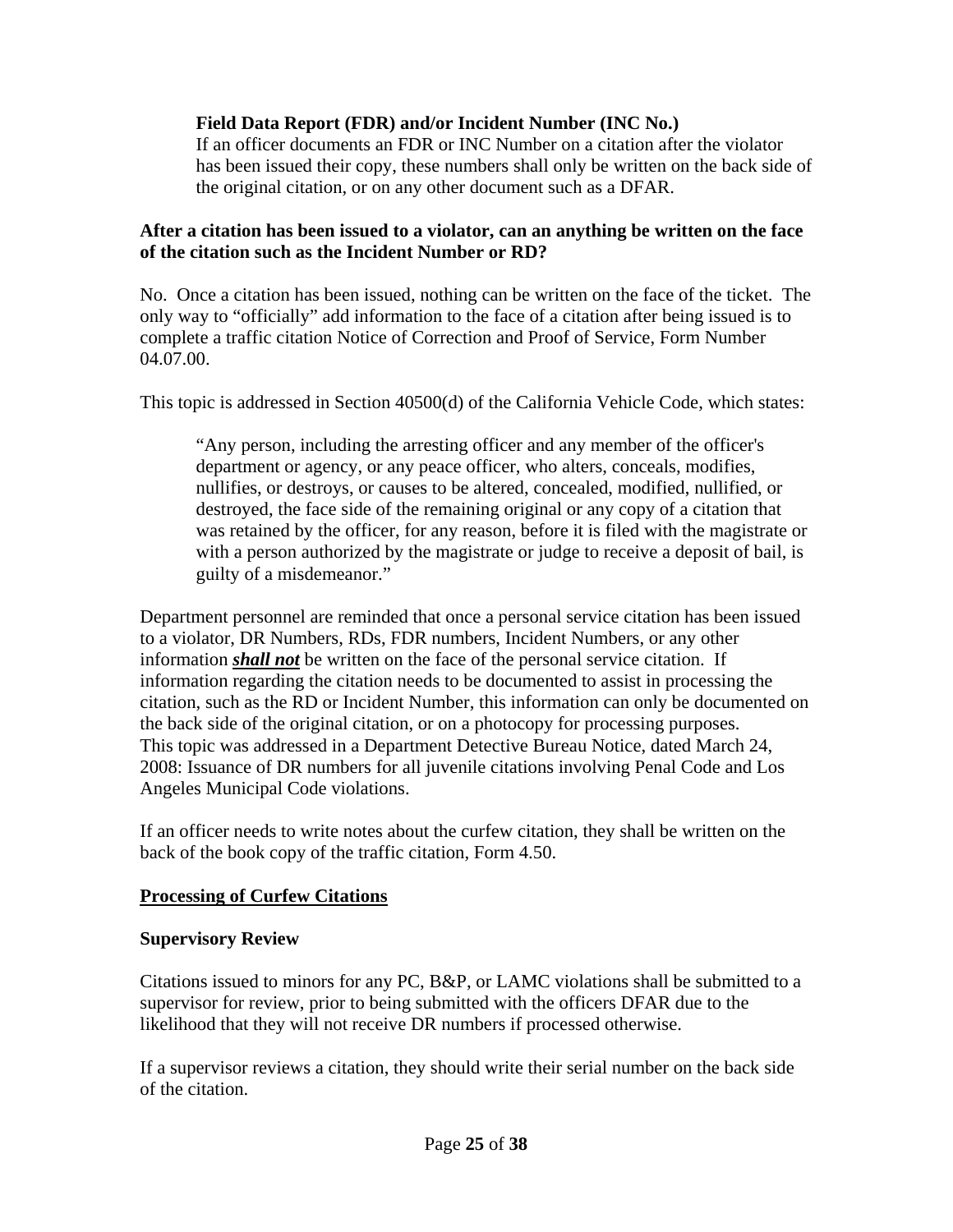#### **Refer to Office of the Chief of Police Notice -** *Enforcement of Daytime Curfew and Activation of the Curfew Ordinance (Daytime and Nighttime) Guidelines***, dated April 1, 2011, for additional Supervisory responsibilities.**

#### **Issuance of Division of Report Number (DR)**

Juvenile citations issued for any Penal Code, B&P Code, or LAMC violation shall be submitted to an Area or specialized division supervisor for review and issuance of DR numbers. The issuance of DR numbers on specific juvenile citations are vital in capturing data for crime and subject tracking information, specifically within the Department's Detective Case Tracking System (DCTS) and other Department databases.

When DR numbers are issued for these citations, the DR number **shall not be written on the face of the citation;** it should be written on a separate piece of paper for processing.

If DR numbers are not obtained for these juvenile citations, Areas and Divisions do not get credit for these citations for COMPSTAT, or other official record keeping purposes.

#### **Detective Case Tracking System (DCTS)**

#### **DCTS Daytime and Nighttime Curfew Reports**

Each Area and Division has the ability to view and print curfew citation information via the DCTS report screen. This information can be a valuable crime reduction and tracking tool, especially during Area Crime Control Meetings. Included at the end of this guidebook are Sample DCTS "Truancy" and "Curfew" reports for review. These reports can be run for any date range, from a single day, week, month, or year. The last page of a DCTS Truancy and Curfew Report will depict the total amount of citations (bottom left corner), along with the date range of the report (upper right corner). These reports reflect data from the results of DR number issuance.

If DR numbers are not obtained, these DCTS reports may be inaccurate, Department criminal databases may be inaccurate, and Area productivity reports may inaccurately reflect productivity.

#### **Daily Field Activities Report (DFAR)**

#### **Documentation of Curfew Citations on DFAR**

Patrol or traffic officers issuing curfew citations shall document each incident on a Department DFAR or other required document.

Officers issuing curfew citations shall account for the curfew citations by taking credit for each citation in the Juvenile Arrest Box (Box No. 22) only. Officers shall not take additional credit for the misdemeanor arrest in Box No. 21.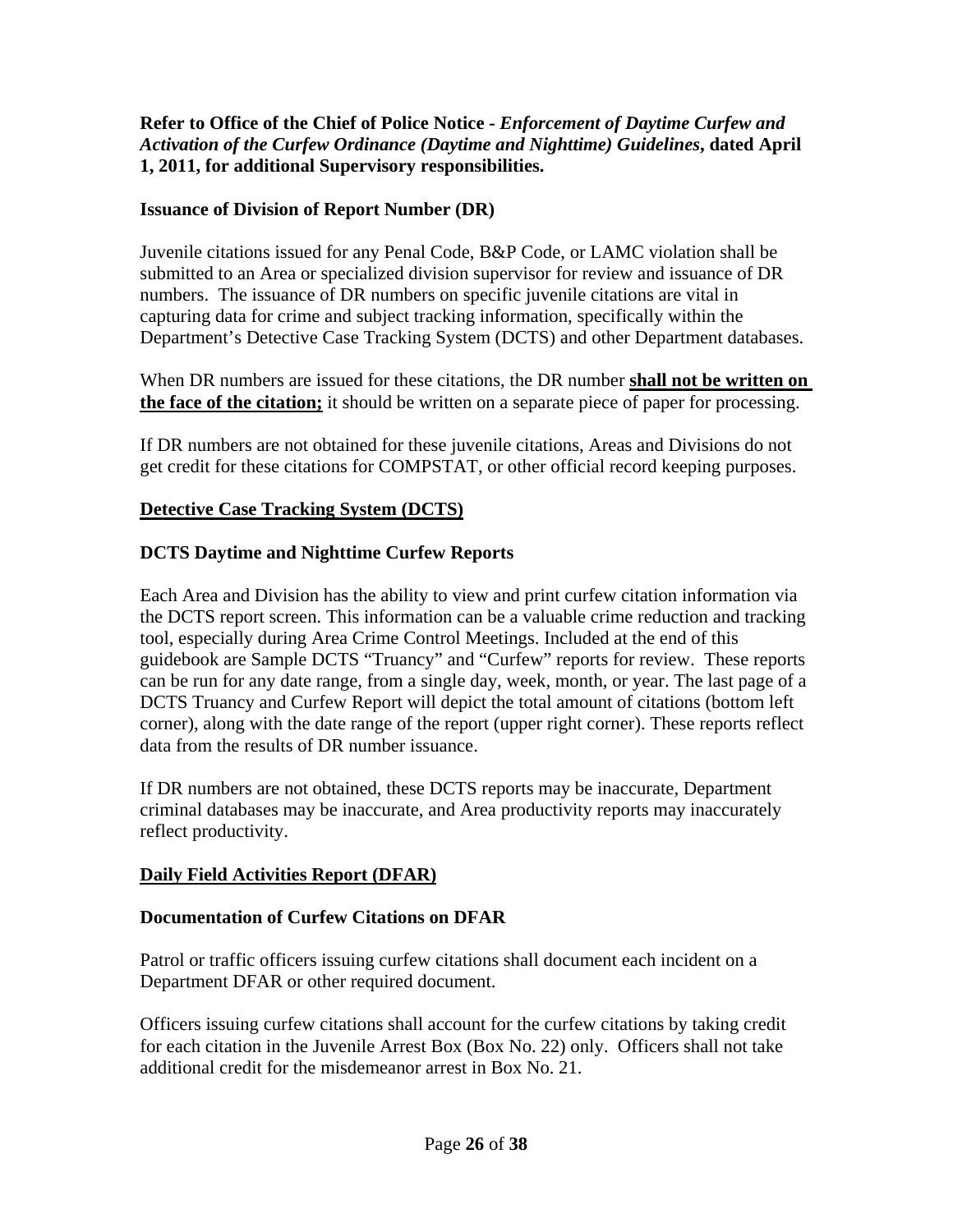#### **Task Forces**

#### **Curfew Task Force Court Notifications – Informal Juvenile and Traffic Court**

Whenever Department employees organize a Daytime or Nighttime Curfew Task Force, the Informal Juvenile and Traffic Court has requested that specific notification be made to the court so it can better prepare for a large number of court appearances in the impacted courts. This issue was addressed in a Department Detective Bureau Notice, dated June 16, 2008. The following are the requirements from that Notice:

"The Los Angeles County Informal Juvenile and Traffic Court (IJTC) has requested that effective immediately, Los Angeles Police Department (LAPD) Area supervisors notify the Supervising Referee of the IJTC, prior to conducting any large scale truancy and/or curfew task forces.

Due to limited court staffing within the IJTC, it has become very difficult for the IJTC to process the large number of juvenile violators cited to the IJTC on any given day, without additional coordination between law enforcement agencies and the court.

In order to resolve this issue, the IJTC has requested the Department supervisor coordinating the respective task force to contact the IJTC supervising referee at (213) 744-4151, during normal business hours and a minimum of five days prior to any pre-planned truancy or curfew task force.

Additionally, if LAPD Area personnel are involved as participants in a multiagency truancy and/or curfew task force, Department supervisors shall instruct the sponsoring agency to make the same court notification. The IJTC supervising referee will then coordinate the appearance dates with the respective IJTC wherein the task force is scheduled. Any questions regarding this notice should be directed to the Consultants' Office, Juvenile Division, at (213) 486-0560."

#### **Criminal Justice Databases**

Curfew citations are only documented in three Department and criminal justice databases. It is important to point out that curfew citations (or any other type of citation for that matter) are not documented within the Los Angeles County Juvenile Automated Index (JAI), which is where juvenile arrest history is documented.

The JAI database only accepts arrest data that is fingerprint-based. Since juvenile citations are not fingerprint-based (which confirms the identification of the juvenile), documentation of the citation is very limited. The following are the databases which document juvenile citations: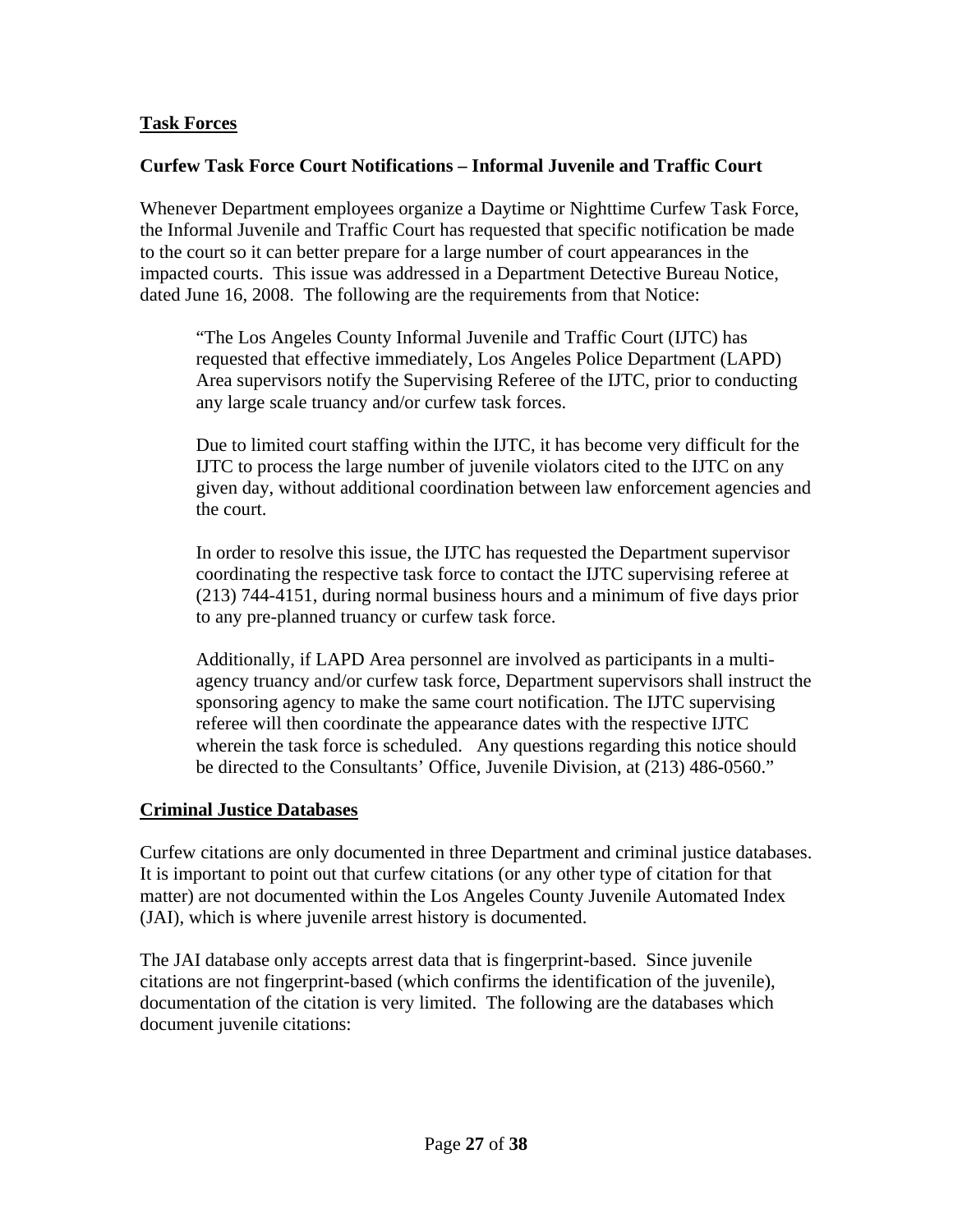#### *Department NECS System*

When a curfew citation receives a DR number, certain information is placed into the Department's Crime Class Analysis Detail (CCAD) system. When this occurs, an officer may search the CCAD system which will provide general information regarding each citation, such as the juvenile's name, complete physical descriptors, date, time, and location of the citation, as well as the serial number of the officer who issued the citation.

#### *Traffic Information System*

Within the NECS system, all traffic citations are entered in the Countywide Traffic Information System (TISI). This database provides similar information to the Department's CCAD System, however TISI accesses all citations issued across the entire County of Los Angeles.

#### *Department of Motor Vehicles*

The Department of Motor Vehicles documents certain information when juveniles are issued citations for curfew violation, especially if the juvenile failed to appear (FTA) in court. The juvenile's information should be checked within the DMV system. It should be noted that even if the juvenile never applied for a driver's license or identification card, if they FTA in the IJTC, an automatic "X" record would be created.

#### *Detective Case Tracking System (DCTS)*

Each Area and Division has the ability to view and print juvenile curfew and truancy citation information via the DCTS report screen. This information can be a valuable crime reduction and tracking tool, especially during Area Crime Control Meetings.

These reports can be run for any date range, from a single day, week, month or year. The last page of a DCTS Truancy and Curfew Report will depict the total number of citations (bottom left corner), along with the date range of the report (upper right corner). These reports obtain their data from the result of DR number issuance. If DR numbers are not obtained, these DCTS reports will be incorrect, Department criminal databases will be inaccurate, and Area curfew productivity reports will not be reflected properly.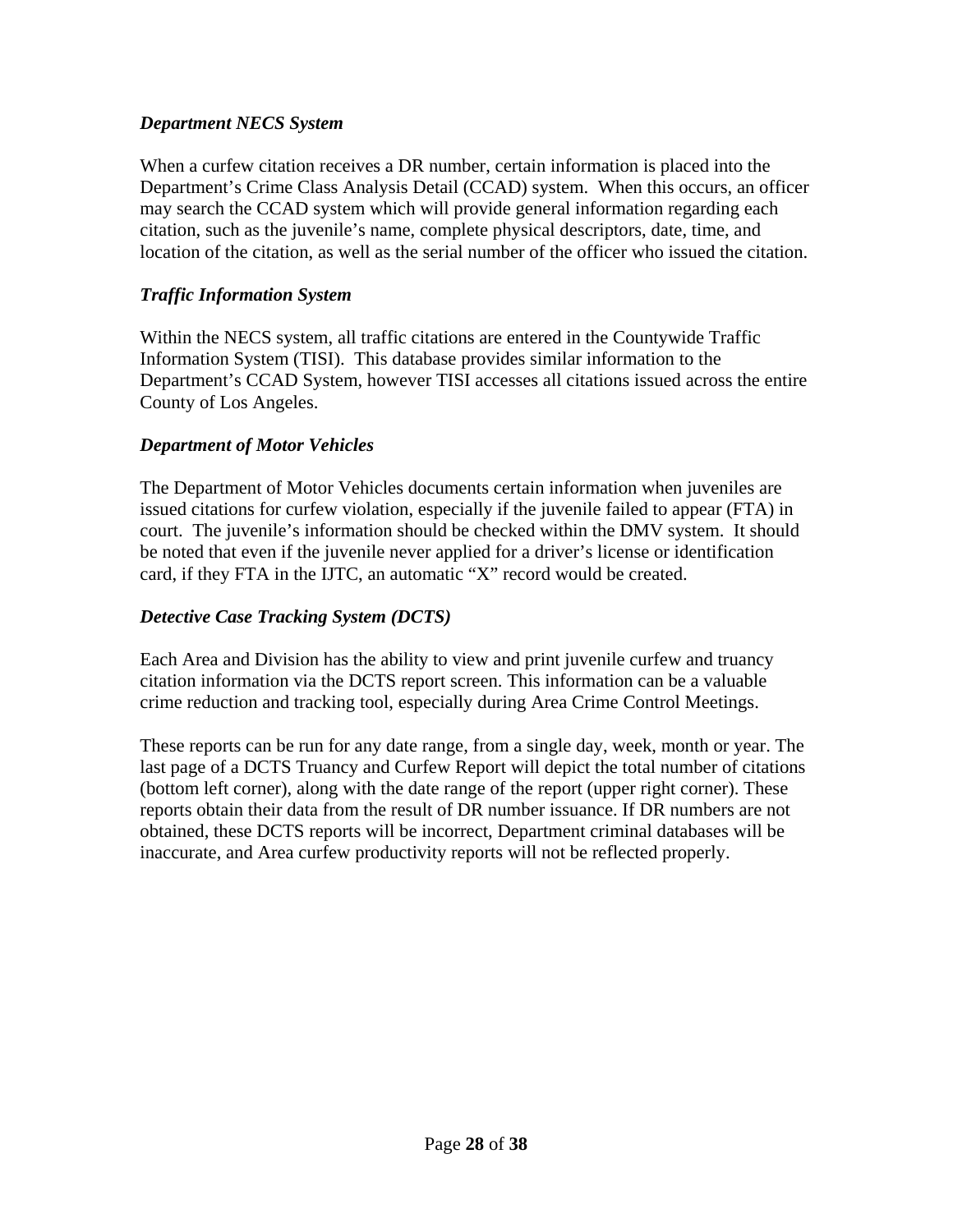### **Daytime and Nighttime Curfew Resources**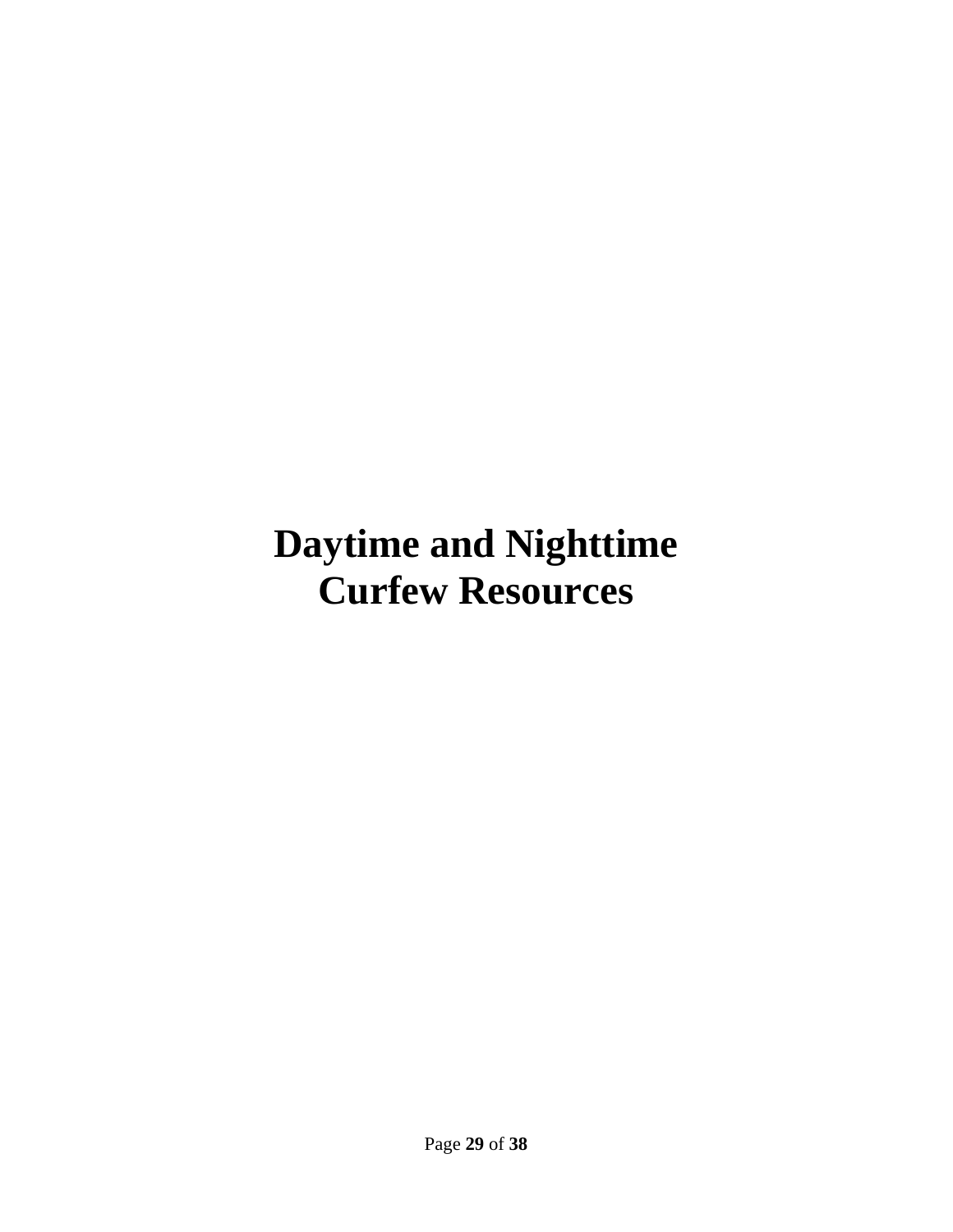#### **Department Resources**

#### **Juvenile Division – Juvenile Consultant's Office**

The Bureau Consultant's Office has Department employees who are versed in curfew procedures, laws, and will be the general contact for questions regarding curfew that cannot be answered by Area Detective Juvenile personnel. The phone number is (213) 486-0560.

#### **Juvenile Division – Local Area Network Online Resources.**

Located on the Department LAN are several pages of curfew resources that may aid Department personnel. When checking this website, both the truancy and curfew categories should be searched.

#### **Los Angeles Unified School District**

#### **Student Attendance and Review Board (SARB)**

School Attendance Review Boards (SARBs) divert students with habitual truancy or school behavior problems from the juvenile justice system by providing them with guidance and coordinated community services. A SARB is a community-centered review board coordinated by each district within LAUSD and is comprised of representatives from school districts, law enforcement, probation, county welfare agencies, and community-based youth service centers.

Enforcement of the compulsory education law is a shared responsibility of all juvenile service providers, including the police. Department personnel are assigned to serve on School Attendance Review Boards on a rotating schedule basis, coordinated by Juvenile Division.

Personnel are encouraged to contact their Area's assigned SARB personnel for truancy reduction and student attendance issues. The LAUSD SARB offices are broken down into each of the (8) LAUSD Districts.

In order to find out the SARB contact information for each area, and or discuss attendance issues of LAUSD students, contact the LAUSD Pupil Services at (213) 241-3844, who will identify the specific office to contact. This office also has a website with valuable information. Their website is: http://www.myfuturemydecision.org/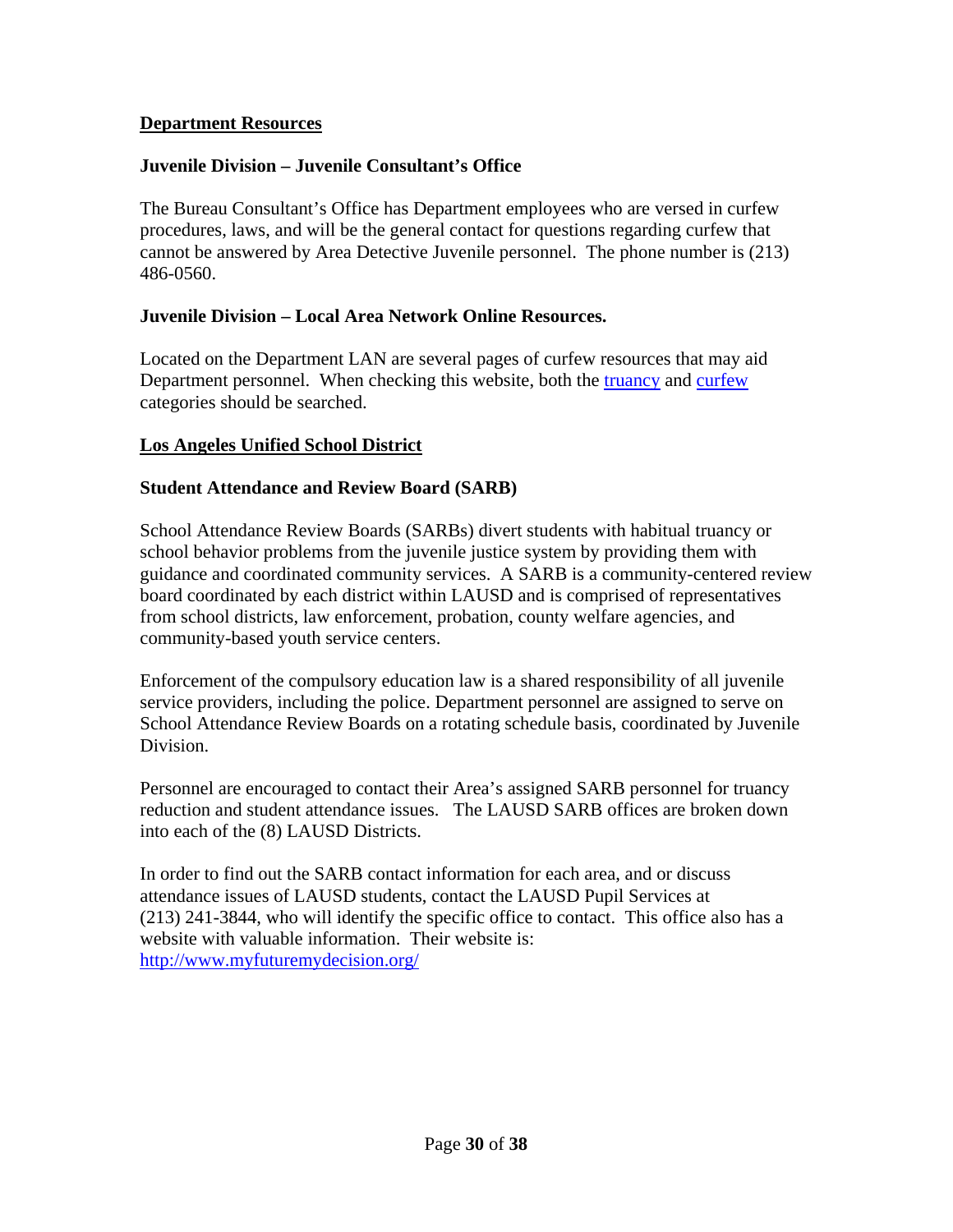#### **LAUSD Police Department (LASPD)**

Generally, officers make contact with each juvenile's school to verify enrollment information. This is typically coordinated through each campuses LASPD officer. However, in some instances, verification is coordinated through the LASPD Headquarters Watch Commander at (213) 625-6631.

#### **Los Angeles County District Attorney (LADA)**

#### **The LADA Countywide Chronic Truancy Symposium**

Each Year the Los Angeles County District Attorney's Office coordinates the annual "Countywide Chronic Truancy Symposium." This symposium provides valuable information for officers involved in truancy reduction and education. For registration information, contact (213) 893-2222. Website address: http://da.lacounty.gov/cji

#### **LADA Abolish Chronic Truancy (ACT) Program**

A.C.T., or Abolish Chronic Truancy, places prosecutors in elementary schools across the County to work with administrators, teachers, parents and students to intervene at the very beginning of the truancy cycle. Prosecutors inform parents that it is their legal responsibility to ensure their children attend school and that education is as essential as food, clothing, and shelter in a child's life.

If there are problems interfering with the ability of a child to go to school, prosecutors attempt to find community resources to help overcome those problems. If the child continues to be truant, the prosecutor can take legal action, prosecuting the student, the parent, or both. The phone number of the DA's ACT Unit is (323) 357-5380. The Supervisor of the DA's ACT Program may be reached at (323) 357-5334. Their website is: http://da.co.la.ca.us/cpys/act.htm

#### **Los Angeles County Office of Education (LACOE) – SARB**

The LACOE has a general office that coordinates SARB boards across Los Angeles County. If an officer has identified a juvenile residing outside the County who is not attending school, this office may be able to assist in coordinating services to assist the minor and their family. Their contact number is (562) 922-6234. Their website is: http://www.lacoe.edu/orgs/467/index.cfm

#### **Los Angeles County Probation Department (LACPD)**

The LACPD is mandated by the State to coordinate services for 601 WIC youth. This responsibility falls to the LACPD office where the juvenile resides. It should be noted that juveniles who are chronically truant are generally served between the Probation Department and their local school district SARB Board.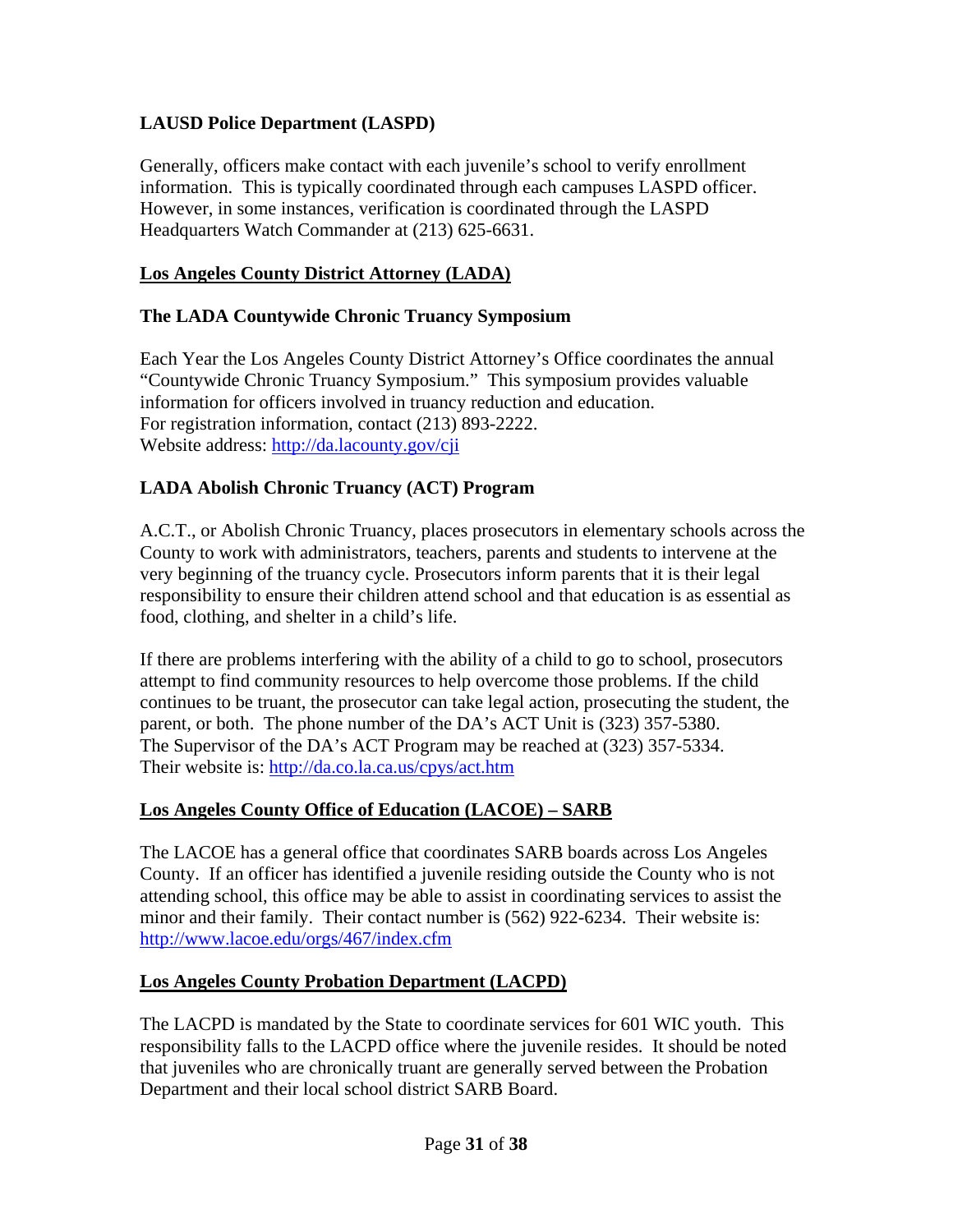However, many of these youth fall under the State's definition of "incorrigibility" which is usually handled by the Probation Department.

Additionally, many LAUSD middle and high schools have school-based probation officers who are assigned on campus that may be able to assist the parent/guardian.

If a member of the public calls regarding assistance needed with a 601 Incorrigible minor, or has questions regarding minors who are at risk, they should be referred to their local juvenile Probation Department office. To ascertain the number of the Juvenile Probation Office, contact the Probation Department's main number at:

Los Angeles County Probation Department General Public Information Desk (562) 940-2554 Mon–Fri 0800 to 1700 hours.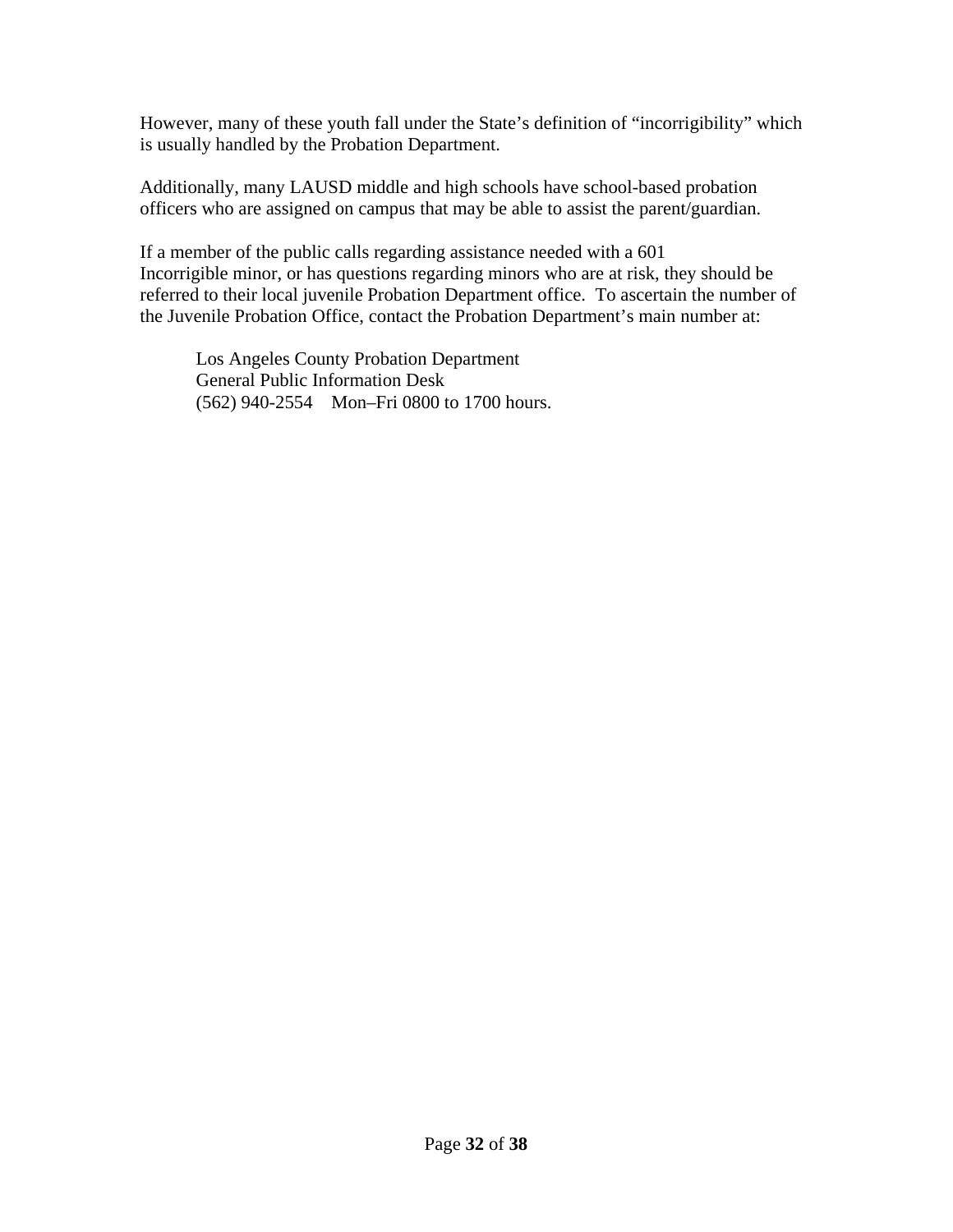#### **SECTION 45.04 LAMC "DAYTIME CURFEW RESTRICTIONS FOR MINORS"**  (Effective Date: October 5, 2008)

#### **45.04 (a) LAMC "Daytime Curfew" (Citing Section)**

It is unlawful for any minor under the age of 18, who is subject to compulsory education or to compulsory continuation education, alone or in concert with others, to be present in or upon the public streets, highways, roads, alleys, parks, playgrounds, or other public grounds, public places, public buildings, places or amusement and eating places, vacant lots or any place open to the public during the hours of the day when the school, which the minor would normally attend, is in session, on days when that school is in session.

(b) **Exceptions.** The provisions of this section shall not apply when:

(1) The minor is accompanied by his or her parent, guardian, other adult person authorized by the parent or guardian having the care or custody of the minor; or, (2) The minor is on an emergency errand directed by his or her parent, guardian or other adult person having the care or custody of the minor; or,

(3) The minor is going directly to or coming directly from their place of gainful employment; or,

(4) The minor is going directly to or coming directly from a medical appointment; or, (5) The minor has permission to leave campus for lunch and has in his or her possession a valid, school-issued off-campus permit; or,

(6) The presence of the minor in one or more of the places identified in Subsection (a) is connected with or required with respect to a business, trade, profession or occupation in which the minor is lawfully engaged; or,

(7) The minor is involved in an emergency such as a fire, natural disaster, automobile accident, a situation requiring immediate action to prevent serious bodily injury or loss of life, or any unforeseen combination of circumstances or the resulting state, which calls for immediate action; or,

(8) The minor is in a motor vehicle involved in interstate travel; or,

(9) The minor is authorized to be absent from his or her school pursuant to the provisions of California Education Code Section 48205, or any other applicable state or federal law.

(c) **Enforcement.** Before taking any action to enforce the provisions of this section, police officers shall ask the apparent offender's age and reason for being in the public place during curfew hours. The officer shall not issue a citation or make an arrest under this section unless the officer reasonably believes that an offense has occurred and that, based on any responses and other circumstances, no exceptions to this section apply.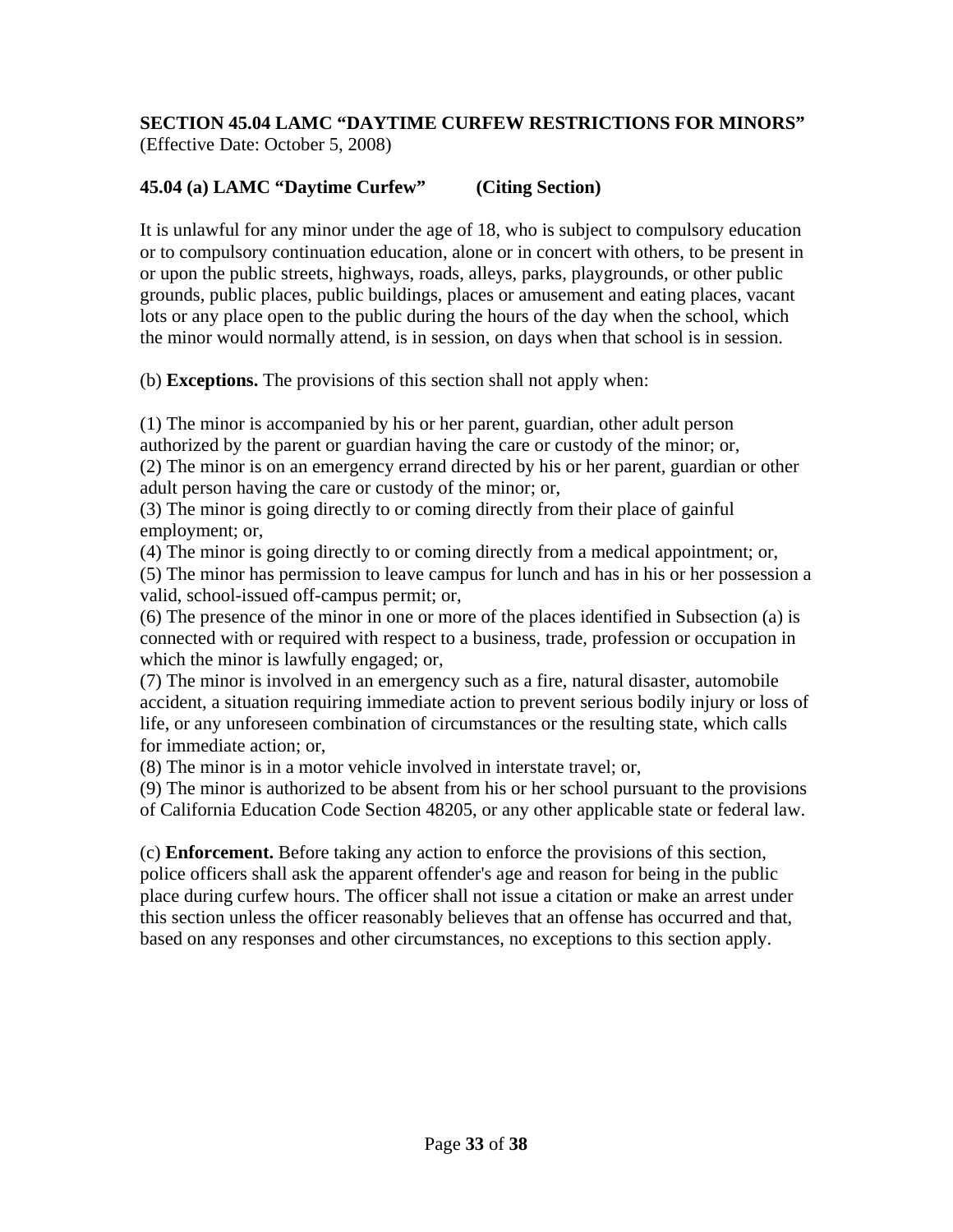#### **SECTION 45.03 LAMC "NIGHTTIME CURFEW RESTRICTIONS FOR MINORS"**  (Effective Date: October 5, 2008)

#### **45.03 (a) LAMC "Nighttime Curfew" (Citing Section)**

It is unlawful for any minor under the age of eighteen years to be present in or upon any public street, avenue, highway, road, curb area, alley, park, playground, or other public ground, public place or public building, place of amusement or eating place, vacant lot, or unsupervised place between the hours of 10:00 p.m. on any day and sunrise of the immediately following day.

**(b) Exceptions.** The provisions of this section shall not apply when:

(1) The minor is accompanied by his or her parent, guardian, other adult person authorized by the parent or guardian having the care or custody of the minor, or by his or her spouse eighteen years of age or older; or,

(2) The minor is on an errand directed by his or her parent, guardian, other adult person authorized by the parent or guardian having the care or custody of the minor, or by his or her spouse eighteen years of age or older without any detour or stop; or,

(3) The minor is attending or going directly to or returning directly home from a public meeting or a place of public entertainment such as a movie, play, sporting event, dance or school activity; or,

(4) The presence of a minor in one or more of the places identified in Subsection (a) is connected with or required with respect to a business, trade, profession or occupation in which the minor is lawfully engaged; or,

(5) The minor is involved in an emergency such as a fire, natural disaster, automobile accident, a situation requiring immediate action to prevent serious bodily injury or loss of life, or any unforeseen combination of circumstances or the resulting state, which calls for immediate action; or,

(6) The minor is exercising the rights guaranteed by the First Amendment of the United States Constitution and by Article I, Sections 2, 3, and 4 of the California Constitution; or, (7) The minor is in a motor vehicle involved in interstate travel; or,

(8) The minor is emancipated in accordance with the California Family Code or other applicable state law.

**(c) Enforcement.** Before taking any action to enforce the provisions of this section, police officers shall ask the apparent offender's age and reason for being in the public place during curfew hours. The officer shall not issue a citation or make an arrest under this section unless the officer reasonably believes that an offense has occurred and that, based on any responses and other circumstances, no exceptions to this section apply.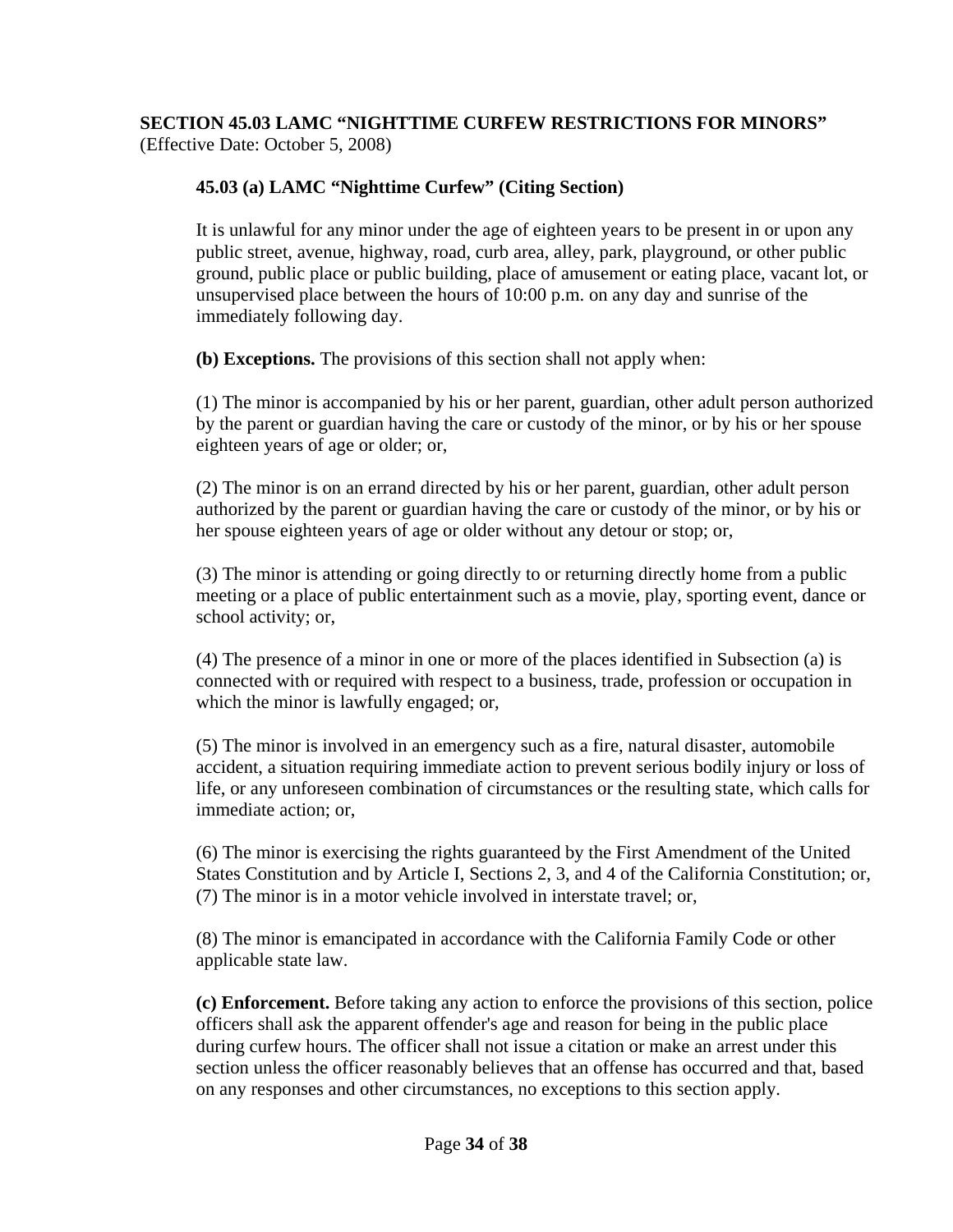#### **OFFICE OF THE CHIEF OF POLICE**

**NOTICE** April 1 2011

**TO:** All Department Personnel

**FROM:** Chief of Police

**SUBJECT:** ENFORCEMENT OF DAYTIME CURFEW AND ACTIVATION OF THE CURFEW ORDINANCE (DAYTIME AND NIGHTTIME) GUIDELINES

#### **EFFECTIVE:** IMMEDIATELY

The purpose of this Notice is to clarify the objective, scope and application of Los Angeles Municipal Code (LAMC) Section 45.04 — *Daytime Curfew* and to activate The Curfew Ordinance (Daytime and Nighttime) Guidelines. When properly enforced, LAMC Section 45.04 is an effective tool for reducing the likelihood of juveniles being victims of/or involved in crimes. The proper application of the ordinance is directed toward juveniles who are intentionally avoiding school, or are loitering in public places at times when they are required to be in school.

Officers must consider the *spirit* of the intended application of the Daytime Curfew ordinance prior to taking enforcement action. In addition, officers must understand and adhere to the numerous exceptions which allow juveniles to be in public during school hours without violating the ordinance. Students who are making a good faith effort to get to school, regardless of their tardiness, generally should not be subject to enforcement.

Although the majority of Daytime Curfew citations are issued well after the juvenile is required to be in school, officers are reminded that they **must** inquire whether the student has a valid excuse (outlined in the ordinance) for being in a public place during a time when they are required to be in school. Additionally, officers must fully articulate the proper justification in the narrative portion of the Traffic Notice to Appear, Form 04.50.00, to support the officer's determination that the subject is in violation of the ordinance.

Whenever feasible, officers who encounter juveniles during school hours should return the child to their school. Additionally, officers are required by ordinance to conduct an investigation. However, not all such contacts/investigations should result in the issuance of a citation. Section 45.04 (c) states:

*Before taking any action to enforce the provisions of this section, police officers shall ask the apparent offender's age and reason for being in the public place during curfew hours.*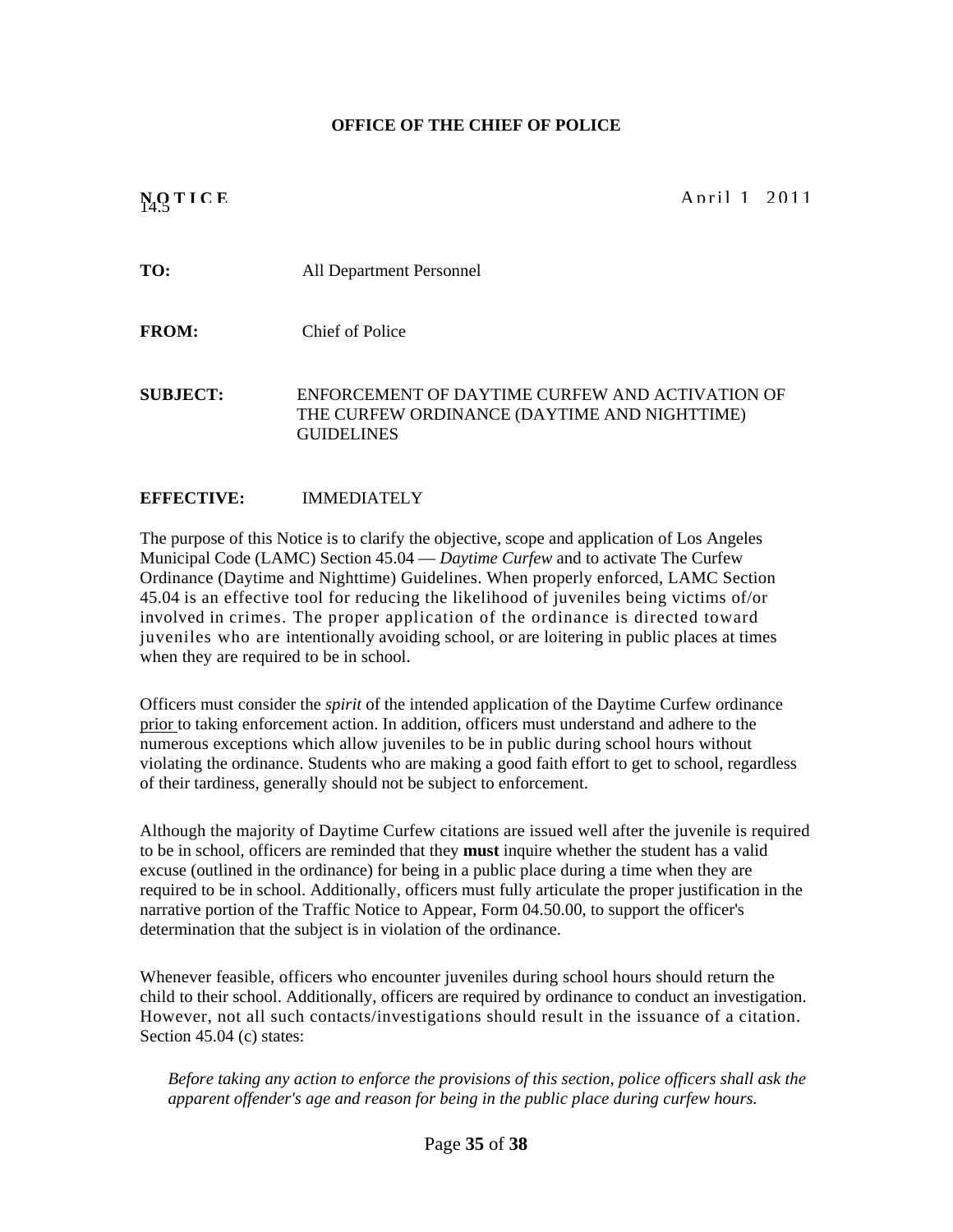All Department Personnel Page 2 14.5

> *The officer shall not issue a citation or make an arrest under this section unless the officer reasonably believes that an offense has occurred and that, based on any responses and other circumstances, no exceptions to this section apply.*

Any student with a valid exception and/or a parental note authorizing their presence in a public place should be allowed to continue on their way.

If the student states that he/she is traveling to school or a destination covered by the exceptions to the ordinance, appears to be heading toward their school, but does not have a parental note authorizing their absence or tardiness, the issuance of a citation for Daytime Curfew may not be warranted. Prior to issuing Daytime Curfew citations to juveniles who are near their school campus (generally within a three-block radius), officers should return the student to the school's administrative office. After consultation with school staff, the officers may determine that the issuance of a citation for the violation of Daytime Curfew is appropriate.

Officers shall not enforce Daytime Curfew violations on school grounds; LAMC 45.04 is enforceable only at any place that is open to the public.

Prior to the implementation of a Daytime Curfew Task Force (DCTF) operation, the involved supervisor should consult with the Area commanding officer  $(C/O)$  regarding the purpose for the operation, the targeted boundaries, and the proper instructions to be provided to the involved officers. The Area C/O should verify the location, crime patterns, and crime time periods prior to granting approval for a DCTF. A review of this Notice should be conducted by all personnel involved in any DCTF. Daytime Curfew Task Force operations should generally not begin during the first hour that a school within the targeted boundaries is in session.

It is important to note that nothing in this Notice is intended to preclude an officer from enforcing LAMC Section 45.04; however, enforcement must be reasonable and fair, and the investigation must be clearly articulated in the narrative and should include a record of the **time** of the **initial encounter** in addition to all of the other pertinent information. When necessary, the use of the Continuation of Notice to Appear, Form 04.50.05, should be utilized to include any pertinent information that would assist the officer in recalling sufficient facts related to their investigation and their ability to testify in court.

**SUPERVISOR'S RESPONSIBILITIES.** Supervisors shall assess each Daytime Curfew citation to ensure strict compliance with approved procedures and the provisions of the law. A supervisor who identifies an error or omission on the citation shall:

- \* Withhold the original citation and obtain a Notice of Correction and Proof of Service, Form 04.07.00, from the citing employee;
- \* Review and approve the completed Notice of Correction and Proof of Service form in accordance with Department Manual Section 4/320.80; and,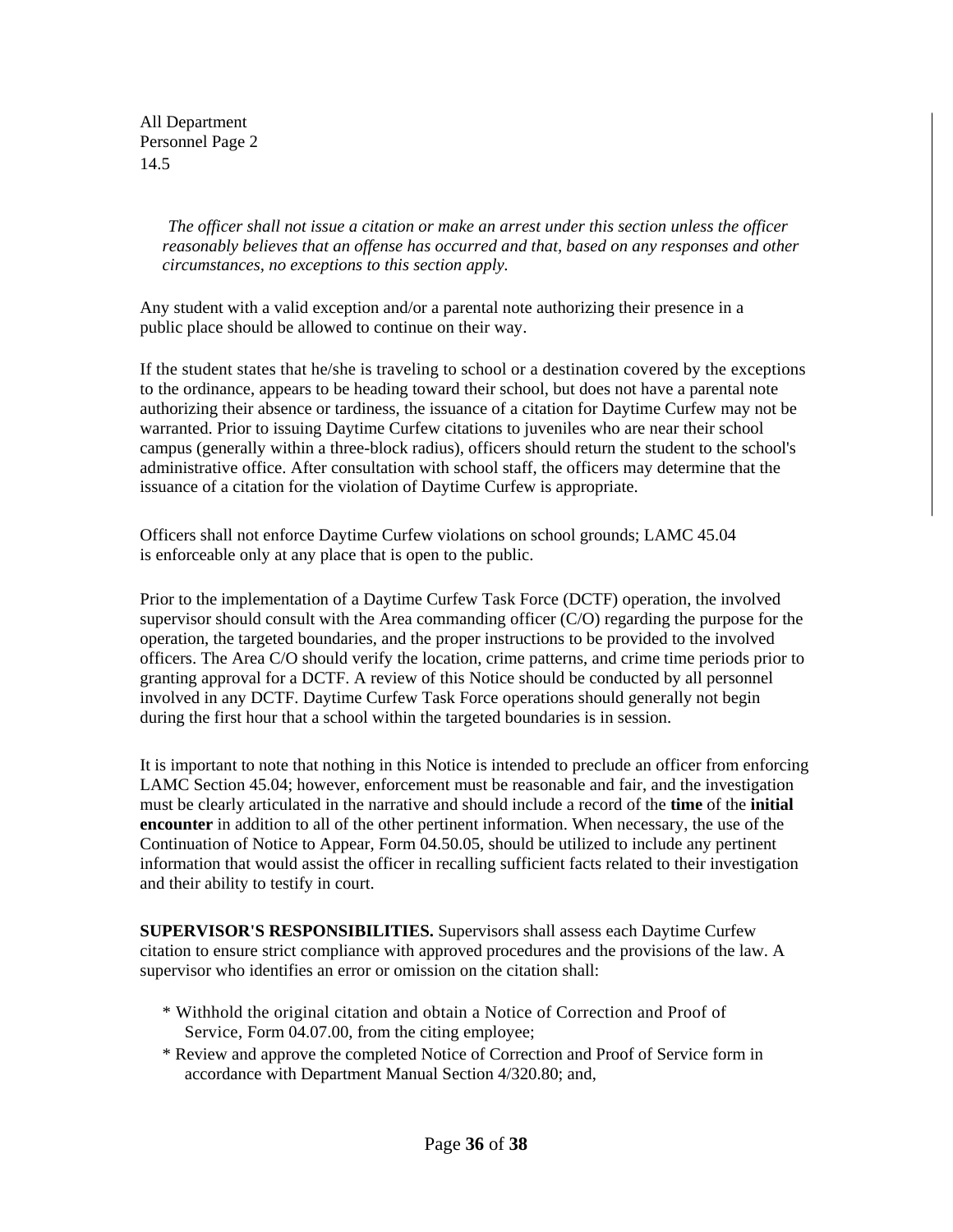All Department Personnel Page 3 14.5

\* Ensure that the Notice of Correction and Proof of Service is stapled to the lower left comer of the citation, above the original citation, and forwarded in accordance with Department Manual Section 3/202.70.

Juvenile Division has created a procedural guide on curfew enforcement to assist officers in daytime and nighttime curfew investigations. The Curfew Ordinance (Daytime and Nighttime) Guidelines is located on the Local Area Network (LAN) in the Guides link within the Reference Library link.

All concerned bureau commanding officers shall be responsible for monitoring compliance with this Notice in accordance with Department Manual Section 0/080.30. Additionally, Office of Operations will implement a monitoring plan for the first year of implementation to conduct a quarterly review of the data on citations for compliance with this Notice.

Any questions regarding this Notice may be directed to Lieutenant II Alfred Pasos, Officer in Charge, Evaluation and Administration Section, Office of Operations, at (213) 486-6055.

CHARLIE BECK Chief of Police Attachment

DISTRIBUTION "D"